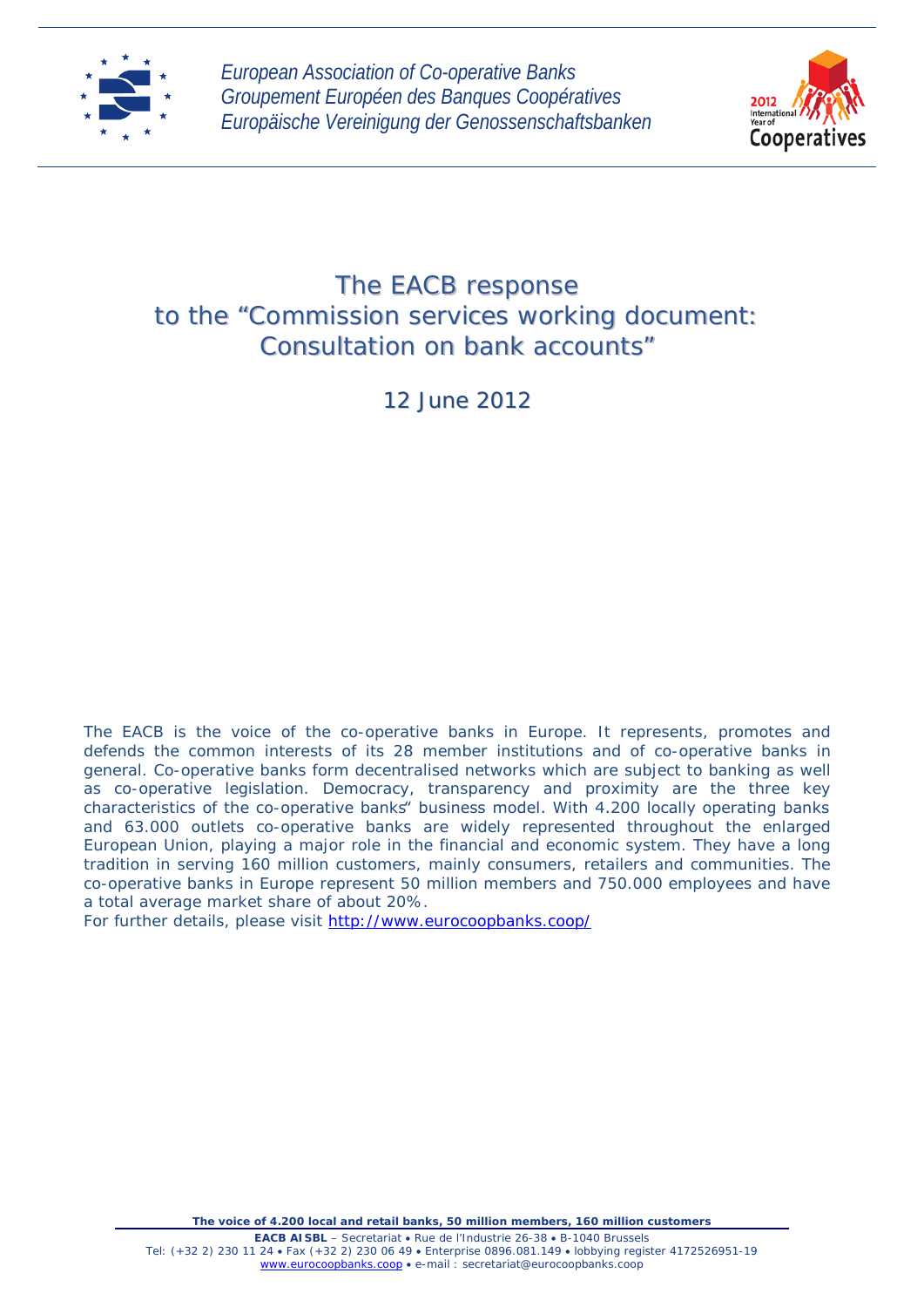# **Key messages**

#### **TRANSPARENCY AND COMPARABILITY OF BANK FEES**

- $\heartsuit$  MANY INITIATIVES EXIST AT NATIONAL LEVEL, AND SUFFICIENT TIME SHOULD BE ALLOWED FOR THE EFFECTS OF THOSE TO 'KICK-IN'.
- $\supset$  THE EXISTING GOOD PRACTICES WERE INDENTIFIED IN THE PRINCIPLES ON TRANSPARENCY AND COMPARABILITY OF BANK FEES AS PROPOSED BY EBIC IN SEPTEMBER 2011 AND THE EACB MEMBERS STAND READY TO IMPLEMENT THEM
- THE EACB COULD SUPPORT AN EFFORT, WHERE NEEDED, TO USE AT NATIONAL LEVEL COMMON TERMINOLOGY FOR THE MOST COMMON SERVICES RELATED TO A PERSONAL CURRENT ACCOUNT FEES. HOWEVER, THIS SHOULD NOT IN ANY WAY SUGGEST PRODUCT STANDARDISATION
- CREATION OF COMPARISON WEBSITES SHOULD NOT BE A RESPONSIBILITY OF BANKS, NOR SHOULD IT LEAD TO IMPOSING ADDITIONAL COSTS OR REPORTING OBLIGATIONS ON BANKS. SIMULATIONS AND REPRESENTATIVE EXAMPLES COULD BE CONSIDERED IF THEY ARE PROVIDED ON A VOLUNTARY BASIS. HOWEVER, THEIR EFFECTIVENESS IS LIMITED DUE TO THE DIFFICULTIES IN CREATING RELIABLE USERS' PROFILES
- $\supset$  THE EACB IS NOT OPPOSED TO SURVEY TOOLS, AS LONG AS THEY ARE USED FOR PROVIDING GENERAL INFORMATION TO CONSUMERS, RATHER THAN TAKEN AS A BASIS FOR POLICY ACTIONS
- $\supset$  HAVING COMPARABLE EX-POST INFORMATION WOULD NOT IN OUR VIEW INFLUENCE CUSTOMER MOBILITY. THE LATTER, BE IT AT NATIONAL AND EU LEVEL, DEPENDS ON NUMEROUS FACTORS, INCLUDING CONSUMER SATISFACTION, CONVENIENCE, LANGUAGE BARRIERS, LOW DEMAND TO BUY FINANCIAL PRODUCTS IN ANOTHER MEMBER STATE
- $\supset$  No further measures on bank fees, other than financial education are recommended. If any, INITIATIVES SHOULD BE TAKEN AT NATIONAL LEVEL. IN ANY CASE, ANY LEGISLATIVE INSTRUMENT PROPOSED SHOULD ALLOW SUFFICIENT FLEXIBILITY FOR THE MEMBER STATES. ANY SOLUTIONS CONCERNING BANK FEES SHOULD NOT BE FOCUSED ON COMPARISON BASED PURELY ON PRICE AND SHOULD TAKE INTO ACCOUNT OTHER IMPORTANT QUALITIES AND CONSUMER PREFERENCES

#### **BANK ACCOUNT SWITCHING**

- EBIC PRINCIPLES PROVIDING FOR A SWITCHING FACILITY HAVE BEEN IMPLEMENTED IN ALL 27 MEMBER STATES, AND THE SCOPE OF NATIONAL MEASURES IS GENERALLY IN LINE. INFORMATION ON SWITCHING IS PRESENTED IN A FRIENDLY MANNER
- $\supset$  Obstacles are in general removed, although more time may be needed for this service to reach its OPTIMAL EFFICIENCY. THE ISSUE OF EFFICIENCY WILL NOT BE SOLVED BY BINDING LEGISLATION AND THUS THE COMMON PRINCIPLES SHOULD REMAIN VOLUNTARY
- $\supset$  THE COMMON PRINCIPLES SHOULD NOT BE EXTENDED TO COVER CROSS-BORDER SWITCHING
- $\supset$  THE QUESTION ABOUT OBSTACLES FOR PROVIDERS ENTERING NEW MARKETS DOES NOT BELONG TO THIS CONSULTATION, AS THE LATTER ARE NOT RELATED TO THE ISSUE OF BANK ACCOUNT SWITCHING
- ATTRACTIVE, QUALITY SERVICES ARE THE BEST INCENTIVE TO SWITCH
- $\supset$  No further measures on bank account switching should be introduced

#### **ACCESS TO A BASIC BANK ACCOUNT**

- MANY MEASURES EXIST AT NATIONAL LEVEL, BE IT LEGISLATIVE OR NON-LEGISLATIVE. HOWEVER, THE EXISTENCE OF LEGISLATIVE MEASURES AND THE LEVEL OF BANK ACCOUNT PENETRATION DO NOT GO HAND IN HAND AS OTHER FACTORS SUCH AS THE LEVEL OF ECONOMY, THE USE OF CASH, ETC, HAVE A BIG ROLE TO PLAY
- THE ISSUE OF ACCESS TO NON-RESIDENTS SHOULD NOT BE OVERSIMPLIFIED, AND THE OBJECTIVE OF ACCESS FOR NON-RESIDENTS SHOULD NOT BE PUT IN THE SAME SACK AS ACCESS TO VULNERABLE PART OF THE SOCIETY. AS A MINIMUM, THERE SHOULD BE A LINK BETWEEN THE CONSUMER AND THE COUNTRY WHERE HE WISHES TO OPEN AN ACCOUNT (EMPLOYMENT, EDUCATION, PROPERTY, ETC.). MULTI-BANKING SHOULD NOT BE THE OUTCOME OF EU POLICIES (WHICH WOULD BE INCONSISTENT WITH SEPA)
- IF OPENING OF A BANK ACCOUNT SOMETIMES ENTAILS MORE EXTENSIVE ADMINISTRATIVE BURDENS FOR THE CONSUMER, THIS IS IN OBJECTIVELY JUSTIFIED CASES. BANKS SHOULD ALWAYS HAVE THE POSSIBILITY OF DENYING A BASIC BANK ACCOUNT IN CERTAIN CIRCUMSTANCES, BE IT UNDER THE AML/TERRORIST FINANCING LEGISLATION, OR FOR REASONS SUCH AS SUSPECTED FRAUD, NOTORIOUS NON-PAYMENT OF CHARGES, HARASSMENT OF THE EMPLOYEES OF THE BANK, PROVIDING FALSE INFORMATION
- $\supset$  No additional measures on access to a basic bank account should be considered at this point in time. EFFORTS SHOULD BE MADE TO FOLLOW THROUGH THE COMMISSION 2011 RECOMMENDATION. IF NEEDS BE, THE ISSUE SHOULD BE TACKLED AT NATIONAL LEVEL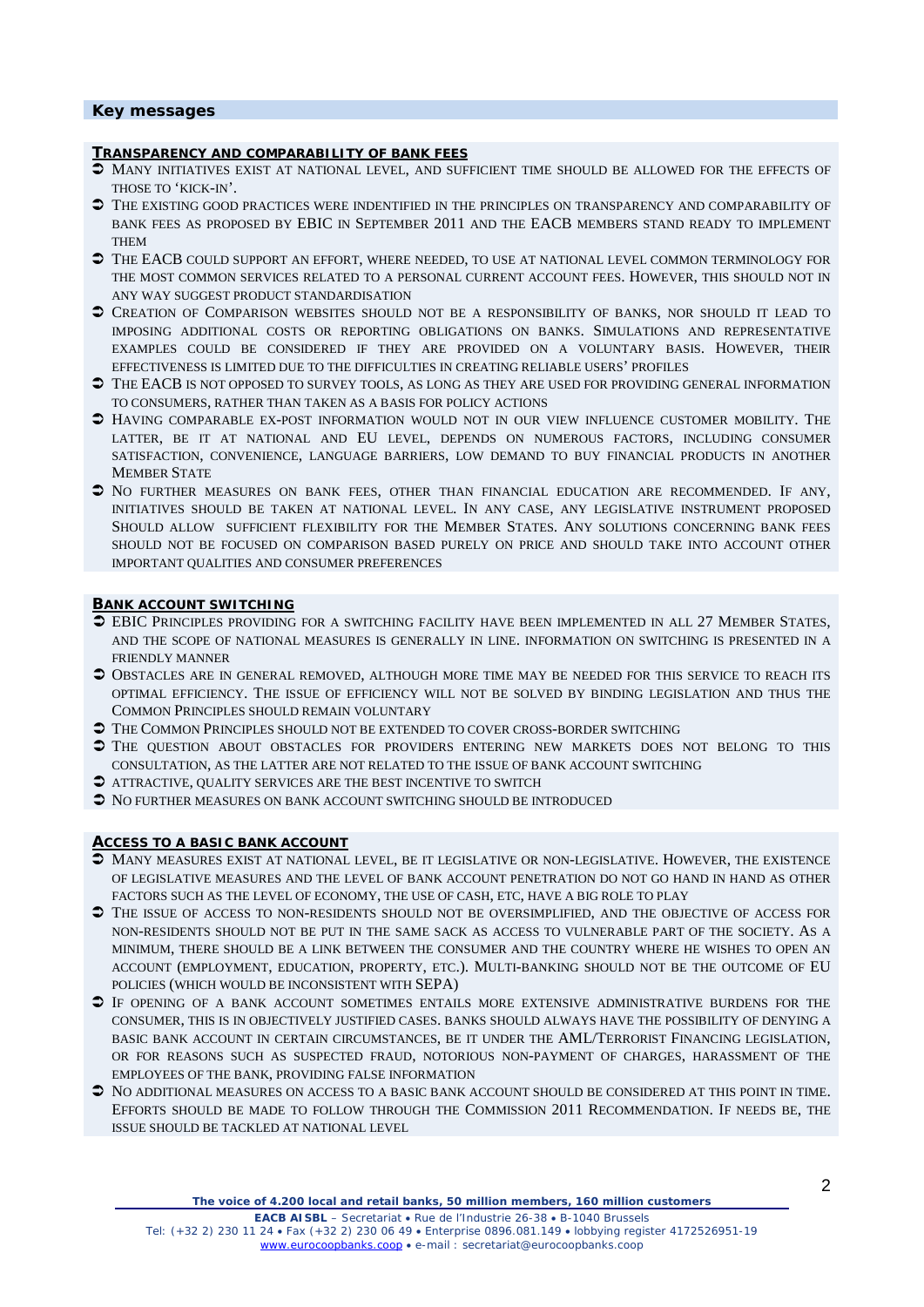The EACB appreciates the opportunity to comment on the "*Commission services working document: Consultation on bank accounts".* Representing roughly 4,000 retail banks the EACB has a keen interest in the market of current accounts and would like to express the following observations.

## **General remarks**

# **TAKING RELEVANT ELEMENTS OF INFORMATION INTO ACCOUNT WOULD BE VERY USEFUL TO CONTEXTUALIZE THE PROBLEM UNDER CONSIDERATION, AND COULD MINIMIZE THE RISK OF DIRECTING STAKEHOLDERS RESPONDING TO THE CONSULTATION IN THEIR ANSWERS**

Concerning the issue of bank fees, if a decision is made to make a reference to national studies, such as the OFT study on *Personal current accounts in the UK,* the EACB would consider that a reference to other national studies would be beneficial. Otherwise the relevance of the quoted information in the context of EU policy making is significantly limited. Also,, the EACB would welcome that if the Commission decides to make reference to statements of consumer organisations<sup>[1](#page-2-0)</sup>, it should quote all interest organisations. Finally, we would like to draw the Commission's attention to the fact that, in our view, the 2009 Study *"Data collection for prices of current accounts provided for consumers"* (the 2009 Study on bank fees) does not constitute a valid starting point for considering future policy directions in the area of bank account fees. Concerning switching, we are very surprised that the consultation makes reference only to the 2012 *"Consumer Market Study on the consumers' experiences with bank account switching with reference to the Common Principles on Bank Account Switching"* (2012 Mystery Shopping Study on Switching), and that other relevant sources of evidence are not taken into account. For instance, we note that the findings of the 2012 *Special Eurobarometer 373 on Retail Financial Services* were disregarded. The same goes to the issue of access to a basic bank account. Once again, important sources of infor*mation*  were dismissed entirely in the consultation document. For example, the findings of *Flash Eurobarometer 243 of 2009 "Consumers' views on switching service providers"* demonstrating that in terms of penetration, the current bank account is the second highest scoring in Europe<sup>[2](#page-2-1)</sup>, are completely dismissed.

#### **QUESTIONS ARE CLEARLY ADDRESSED TO CONSUMER STAKEHOLDERS**

Some questions of the current consultation seem to be addressed specifically to consumers, which makes it quite challenging for the EACB to respond.

#### **Answers to questions**

## **TRANSPARENCY AND COMPARABILITY OF BANK ACCOU***NT FEES*

#### *Question 1:*

*Do* you consider that the information provided by banks on bank account fees is presented to consumers in a sufficiently clear manner and easy to compare between banks? What good practices could you identify? What are the persisting shortcomings? Do you think that amendments to the transparency obligations in the Payment Services Directive (2007/64/EC) could address those shortcomings?

**YES, WE CONSIDER THAT COMPREHENSIVE INFORMATION ON BANK ACCOUNT RELATED FEES IS PROVIDED TO CONSUMERS. IN ADDITION, THE EACB MEMBERS ARE COMMITTED TO CONTINUE ENSURING THE QUALITY OF THIS INFORMATION, IN ORDER TO RESPOND TO THE FUTURE EVOLVING NEEDS OF CONSUMERS**

The quality of information provided by banks to consumers on bank account fees has been on the rise over the last years. As a first step, the implementation of the information requirements contained in the Directive 2007/64/EC on payment services (PSD) improved the

 $1$  see quote of BEUC statement on p.3 of the consultation document

<span id="page-2-1"></span><span id="page-2-0"></span> $2$  P. 6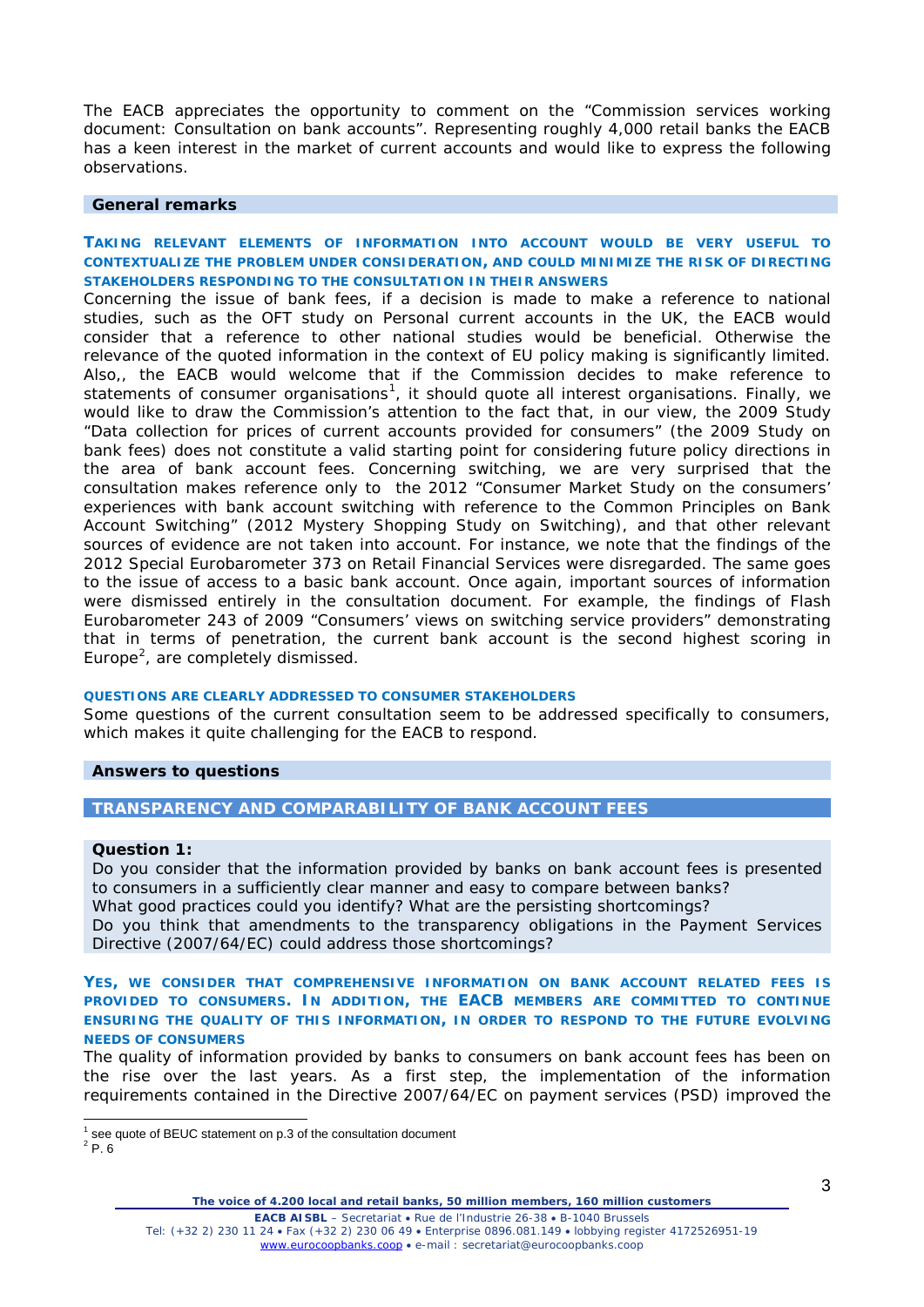accessibility of information for consumers on payment services<sup>[3](#page-3-0)</sup>. There are also several other European regulatory measures which concern credit<sup>[4](#page-3-1)</sup>, and thus affect overdrafts. It must be recalled that the implementation efforts required from the banking industry in this respect were significant and the effects that this legislation has been able to bring towards the improvement of transparency of bank fees has not been properly measured up till now. On top of that, The recently published *"Market study of the current state of play in Member States regarding initiatives in bank fee transparency and comparability in personal current bank accounts"* of 19 January 2012 (the 2012 Study on bank fees) concludes that the *"analysis show that the effectiveness and efficiency of these tools is improved".* 

# **THE EXISTING GOOD PRACTICES WERE INDENTIFIED IN THE PRINCIPLES ON TRANSPARENCY AND COMPARABILITY OF BANK FEES AS PROPOSED BY EBIC IN SEPTEMBER 2011, AND THE EACB MEMBERS REMAIN COMMITTED TO IMPLEMENT THEM**

Following the invitation from Commissioner Barnier for the banking industry to develop selfregulation on bank fees, EBIC federations had launched a wide consultation of their respective members to have a clear picture of what is already in place at national level. The results showed that in addition to European legislative requirements, many Members States and banking communities went further and a large number of initiatives have been undertaken (be it on legislative or voluntary basis by banks). In 2011 the EBIC federations, including the EACB, made a huge effort and developed a sound self-regulatory proposal that would have offered significant benefits for European consumers in 27 Member States in terms of more transparency and better comparability of bank account fees. . The level of detail of the proposed EBIC principles reflected the diverging situations throughout the EU, and went as far as it could allowing at the same time national banking communities to adapt the European principles to their national markets specifics.

# **IT IS TOO EARLY TO DECIDE ON ANY NEW MEASURES ON BANK ACCOUNT FEES. NUMEROUS INITIATIVES EXIST AT NATIONAL LEVEL, WITH MANY OF THEM BEING VERY RECENT. SUFFICIENT TIME SHOULD BE ALLOWED FOR THE EFFECTS OF THOSE INITIATIVES TO 'KICK-IN'**

The 2012 Study on bank fees identified 486 relevant initiatives (an average of 18 per Member State). In terms of the type of initiatives, out of 6 categories identified in the study, the vast majority of the countries have all 6 types in place, with a very limited case of 3 countries having 3 types of initiatives. The study found that "*for all initiatives* [i.e. initiatives on bank fees transparency and comparability analysed in that study, including glossaries, disclosure of lists of fees, comparison tools, financial education, market studies] *an increase in their frequency in recent years has been observed"[5](#page-3-2)* . Further it is clarified that *"the period 2009- 2011 shows a particular development of these initiatives"[6](#page-3-3) .* The EACB considers that the current provisions of the PSD, with the options for Member States on periodic disclosure, coupled with national legislative and self-regulatory measures and actions taken by public authorities and non-profit organisations, provide a solid ground for improving the transparency and comparability of bank fees. As many of them are relatively new (1-3 years old), the EACB would strongly encourage allowing those initiatives a chance to succeed, before further analysis is made. The EACB does not consider that further EU legislative proposals at this stage would be appropriate, be it within the framework of the PSD or otherwise.

**Question 2:** Do you think that standardising bank account fee terminology could help to provide more transparent and comparable information on fees?

If terminology were to be standardised, should that standardisation cover all fees or only some of them?

If only some of them, on the basis of which criteria should they be chosen? Should terminology be standardised at national or EU level?

<span id="page-3-0"></span> <sup>3</sup> Following the entry into force of the PSD, all banks fulfill the requirement to provide *ex-ante* information. The PSD introduced an obligation on all payment services providers (PSPs) to provide the user (i.e. the consumer) with the information on the charges for the payment transactions before and after the execution of the payment, and also there is a Member States' option to require periodic provision of information about the charges (Art 41-43, 47 PSD)<br><sup>4</sup> Directive 2008/48/EC on consumer credit (CCD)

<span id="page-3-1"></span>

<span id="page-3-2"></span><sup>5</sup> P.7 of the 2012 study on bank fees

<span id="page-3-3"></span> $<sup>6</sup>$  Idem, P.45</sup>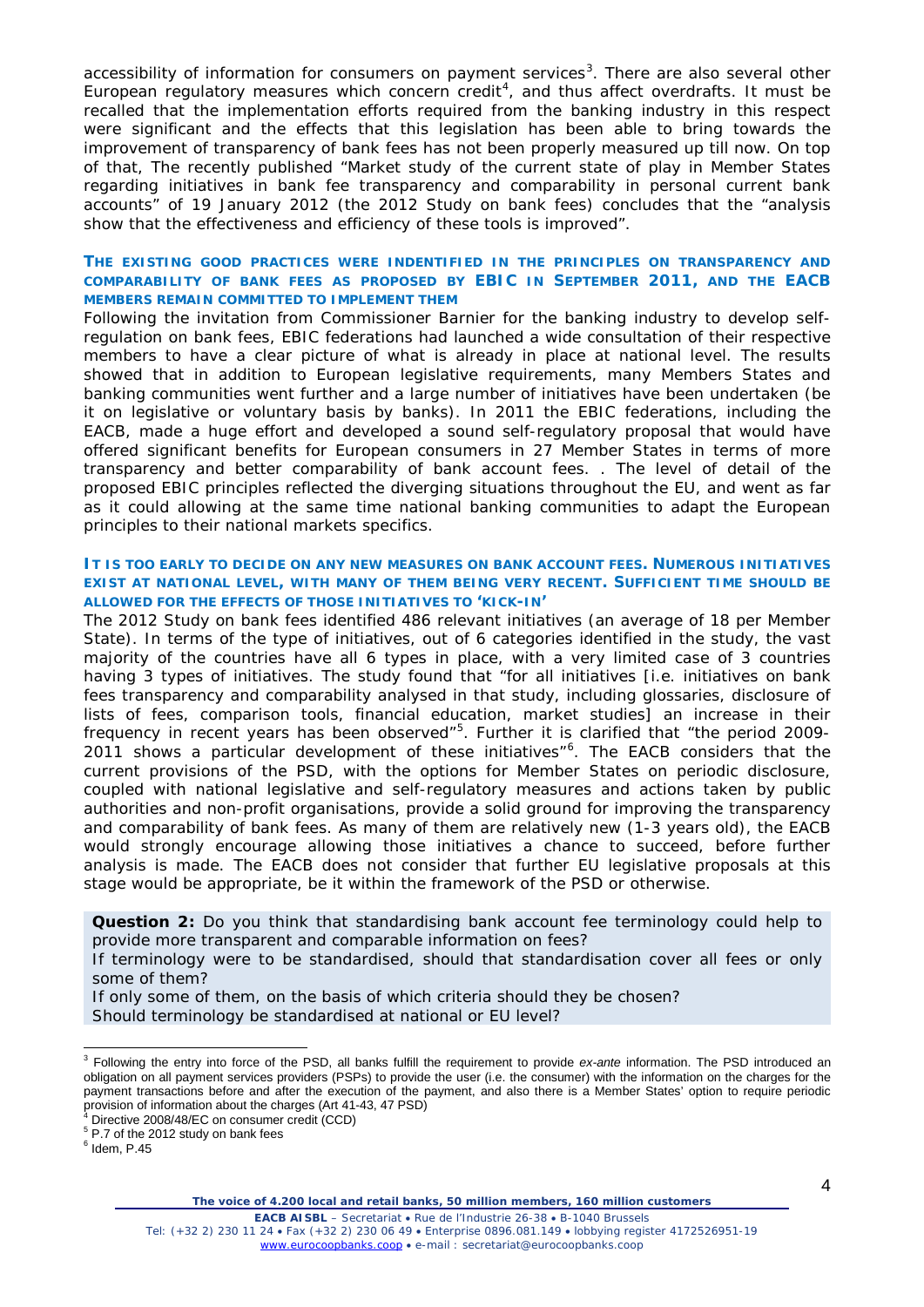# **THE EACB COULD SUPPORT AN EFFORT TO, WHERE NEEDED, USE COMMON TERMINOLOGY FOR SERVICES RELATED TO A PERSONAL CURRENT ACCOUNT FEES. HOWEVER, THIS SHOULD NOT IN ANY WAY SUGGEST PRODUCT STANDARDISATION, WHICH WOULD HAMPER INNOVATION AND COMPETITION AT THE DETRIMENT OF THE CUSTOMER INTEREST**

At the start, we would like to clarify that terminology refers to services, not fees. Most of all, the use of common terminology should not mean standardisation of products, which is difficult to separate if products that differ from each other are to be called by the same name. We wish to recall that bank accounts and related services were developed to some degree in isolation, within national markets or by different types of banks. This was completely justified given that the products were shaped in such a way as to respond to local consumer's needs and expectations. Finding now the exact equivalents may be challenging, particularly if it is opted to cover by this exercise the terminology for all services/fees*.* It must therefore be ensured that businesses continue to have the freedom to design products best suiting consumers' diverse needs. It should also be recognised that banks have different business models and distinguish themselves through offering different products. Banks should be free to portray their identity towards the consumer by using brand names, especially for marketing and advertising materials. The importance of maintaining the ability to use brand names is also beneficial for consumers, who may be more familiar with the brand names than the new 'harmonised' terms.

## **THE USE OF COMMON TERMINOLOGY SHOULD BE LIMITED TO THE MOST COMMON SERVICES RELATED TO A PERSONAL CURRENT ACCOUNT FEES**

The EACB is not clear on what *'all fees'* would actually mean in practice, particularly when talking about such a specific product as a bank account. For example, whilst in some Member States an overdraft is a standard service of a bank account, in others it will rather be cheques. Also, different consumers' expectations within a Member State would vary. Finding common terms for all services would mean including very rarely used services or unique services offered only by some individual banks. This would have to lead to artificial creation of equivalent services by other providers, which would ultimately diminish the user value of the terminology. Finally, a using common terminology for all services would mean it would be impossible to keep the list up-to-date as new services are continually being developed by individual banks. In conclusion, common terminology for all services related to a personal current account would be in our view virtually impossible to achieve, and would unavoidably and unnecessarily make it too complex for consumers to be useful. Thus, the EACB considers that using of the common terminology should be limited to the most common services.

#### **THE CRITERIA TO IDENTIFY MOST COMMON SERVICES SHOULD BE DECIDED AT NATIONAL LEVEL**

Elements that could be considered to identify those most common services would include for example most frequent transactions, most accessed facilities and guidelines set by national regulators, or joined stakeholder committees, where already available. The latter may be relevant in those Member States where most common services are already defined by law or by national regulators. In any case, the methodology for identifying the most common services should be based on the experience in the different banking communities.

#### **COMMON TERMINOLOGY COULD BE INTRODUCED ONLY AT NATIONAL LEVEL**

We wish to emphasize that, if any, measures could only be developed at national level. Obstacles preventing a successful development of EU terminology include different languages, difficulties with interpretation of EU terminology, different services, etc. Please refer to our answer to question 6 for further explanation.

**Question 3:** Do you think that glossaries of terms and standardised lists of bank fees would facilitate comparability?

If so, what format and content should this information have?

What body/forum would you consider appropriate to develop such a glossary/standardised list of fees?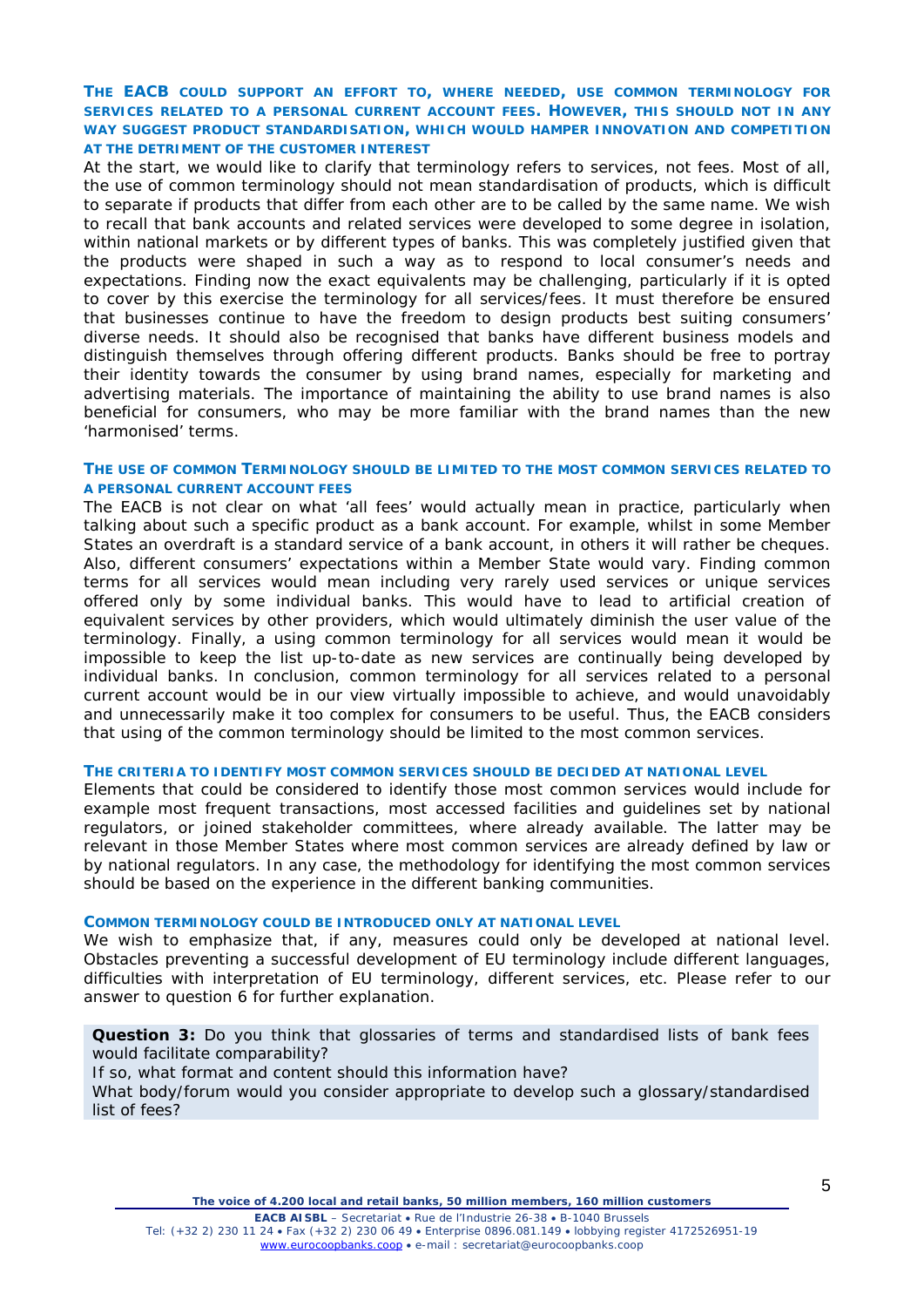# **CONCISE STANDARDISED LISTS OF FEES COULD PLAY A ROLE IN FACILITATING COMPARABILITY, AS LONG AS THEY DO NOT IMPOSE PRODUCT STANDARDISATION. GLOSSARIES DO NOT DIRECTLY IMPROVE COMPARABILITY**

In our view it is vital that if common terminology or glossaries are used, it is done in the manner that does not impose any form of product standardisation. A continued freedom to develop and offer innovative products in innovative ways to customers is essential if the banking sector is to contribute to the effort to increase European competitiveness and to offer competitive alternatives to non-bank non-European payment solutions. It is also in the interest of the consumers. Having said that, an option of using common terminology for the most common services could be considered. Glossaries could have a financial education function and could help consumers understand better the services related to a bank account. In turn, consumers equipped in better understanding of terms are more likely to understand different offers better and as such compare more effectively.

# **GLOSSARIES AND LISTS OF FEES SHOULD BE ATTRACTIVE FOR CUSTOMERS TO BE USED, IN TERMS OF BOTH FORMAT AND CONTENT. THEY MUST BE CONCISE ENOUGH TO BE 'MANAGEABLE'. THE PARTICULAR OBSTACLES EXISTING IN SOME MEMBER STATES CONCERNING THE DISTRIBUTION OF THE GLOSSARIES SHOULD BE APPROPRIATELY ADDRESSED**

The common terminology should be limited to the most common services (please refer to the answer to Question 2). Also the glossaries, in order to be useful for the end-user, have to be concise. We would strongly encourage the Commission to recognize that a brave choice has to be made between the glossaries being 'all-encompassing' encyclopedias, complete but presenting no added value for the end users compared with contracts, or an easy, non-legallybinding tool with general information, which can be further complemented with explanations or general financial advice, be it provided by banks or non-profit organisations. Thus, the EACB considers that any glossaries should cover a limited number of most typical services used by customers. The existing glossaries should be duly taken into account in order to act efficiently and not duplicate already existing and well functioning solutions. In this context, the EACB would like to stress that the fact that in many Member States glossaries are not developed only for current accounts should not be assessed negatively<sup>[7](#page-5-0)</sup>. The co-operative banks are strongly focused on a universal consumer-bank relationship where ideally the bank account is a gateway to other services the consumer may require. At this occasion, we wish to recall that in some Member States, under the existing legislation, the court is under the obligation to interpret contracts with consumers taking into account all circumstances, which could also include glossaries, even if the former are not directly linked to the contract<sup>[8](#page-5-1)</sup>. If glossaries are to be developed, appropriate solutions to this problem must be found beforehand.

**THE USE OF THE STRUCTURES OF COOPERATION BETWEEN RELEVANT STAKEHOLDERS WHICH EXIST IN EACH MEMBER STATE COULD BE CONSIDERED FOR THE PURPOSES OF DEVELOPING COMMON TERMINOLOGY OR GLOSSARIES** The lists of fees and glossaries should be developed nationally. A possibility of cooperation with other stakeholders, including consumer organisations, could be considered, depending on the general setting in each country. The best practice that had already worked in a given Member State should be always exploited. Also the entities responsible for making glossaries available, as well as the method of making them available, should be determined at national level, depending on the legal context and consumer expectations and habits.

**Question 4:** In order to further increase bank account fee transparency and comparability, which of the following tools should be considered:

i) comparison websites managed by public authorities

<span id="page-5-2"></span><span id="page-5-1"></span><span id="page-5-0"></span> $\sigma$  P. 3 of the commented Commission consultation document<br>  $\sigma$  By way of an example, under a Civil Code of one of the Member States (i.e. Germany), which deals with the issue of interpretation of a declaration of intent*,* when interpreting a declaration of intent the true intention shall be explored and not the literal meaning of the expression. In light of this, a glossary explaining the meaning of certain terms used in the contract will be seen as an interpretation of the contract, and the bank may be held liable for the content of the glossary. A disclaimer stating that the glossary is legally not binding, would not always solve this problem, as in case of doubts about the interpretation of general terms and conditions, those doubts shall be interpreted to the detriment of the provider (in other words, in favour of the consumer). Any contradiction between the contract form and the glossary would be interpreted at the expense of the credit institution. Further*,* a disclaimer would not solve the problem because it would be treated as a form of circumvention, which is prohibited.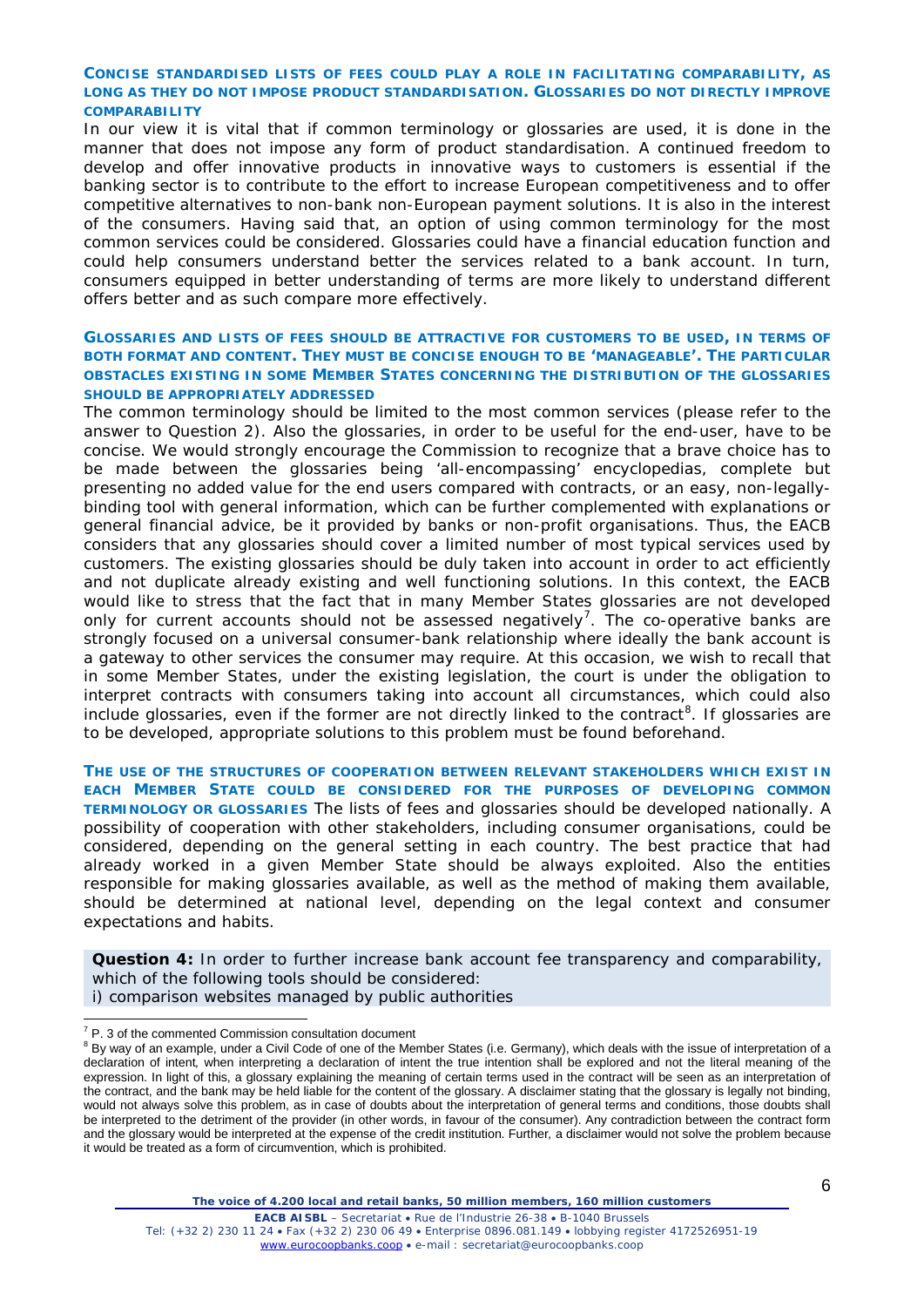ii) standardised cost simulations to be provided by banks

iii) standardised representative examples to be provided by banks

iv) surveys by consumer organisations/financial ombudsman

v) any other tools you consider relevant?

Should any of them be made compulsory? What would be the likely costs?

#### **THE SOLUTIONS CONSIDERED IN THE CONSULTATION CONCERNING BANK FEES SEEM TO BE FOCUSED ON COMPARISON BASED PURELY ON PRICE AND SEEM TO UNDERESTIMATE OTHER IMPORTANT QUALITIES AND CONSUMER PREFERENCES**

From reading the consultation, we get the impression that the Commission's view of what is a competitive banking industry is based only on price. We would like to remind the Commission that there are many more elements of service that may be important to the consumer and that may add to their preferences, such as local presence, knowledge of the local market, safety of the bank, quality of the personal contact, etc. At this occasion we would like to state once more that co-operative banks are local banks, focused on providing quality service to their local community and not purely oriented on the price-based competition. Against this backdrop, it seems to us that the Commission somewhat disregards the quality level of services and attempts to compare products which in fact are incomparable, i.e. bank accounts developed in different communities under various influencing factors, including consumer expectations and behaviour.

# **Re i) Comparison websites**

**COMPARISON WEBSITES COULD HAVE A ROLE TO PLAY AND ALREADY EXIST IN SOME NATIONAL MARKETS. CREATION OF SUCH WEBSITES SHOULD NOT BE A RESPONSIBILITY OF BANKS, NOR SHOULD IT LEAD TO IMPOSING ADDITIONAL COSTS OR REPORTING OBLIGATIONS ON BANKS. THE INDEPENDENCE OF SUCH WEBSITES MUST BE GUARANTEED** 

The EACB recognises potential benefits of such websites. Those, however, could be run for example by public authorities, and the creation of such websites should not be a responsibility of banks, nor should it lead to imposing additional costs or reporting obligations on the latter. Appropriate mechanisms should be ensured to monitor the quality of the comparison service provided. We would like to stress that under the existing legislation banks are already obliged to publish their tariffs which are readily available to anyone who wishes to use them. Therefore, setting up of comparison websites should not impose additional reporting requirements on the banks.

On the side note, we would like to mention that although comparison websites could be useful for consumers, they should not be considered as a final oracle in assessing the quality of the offer of an individual retail bank. The latter would promote competition based purely on price, which in our view is not the right approach. Therefore, it is our opinion that such websites should be accompanied by a clear explanation for all potential users that the ranking is based purely on price and does not take into account any other potential benefits, such as quality of service, reliability of the provider, etc.

# **Re ii) Standardised cost simulations provided by banks**

## **SIMULATIONS COULD BE CONSIDERED IF THEY ARE PROVIDED ON A VOLUNTARY BASIS. HOWEVER, THEIR EFFECTIVENESS IS LIMITED DUE TO THE DIFFICULTIES IN CREATING RELIABLE USERS' PROFILES**

It is not very clear what is meant by 'cost simulations'. If this is about web calculators, such tools are already made available to consumers by some providers on a voluntary basis. However, as such tools are expensive to develop (setting up of consumer usage profiles, etc.) they should remain voluntary. There is also the fact that, as argued by the EACB in the context of the 2009 study on bank fees, there is no such thing as an 'average/typical/standard consumer'. Thus, besides the high costs related to the development of such profiles, their usefulness is also relative.

# **Re iii) Representative examples**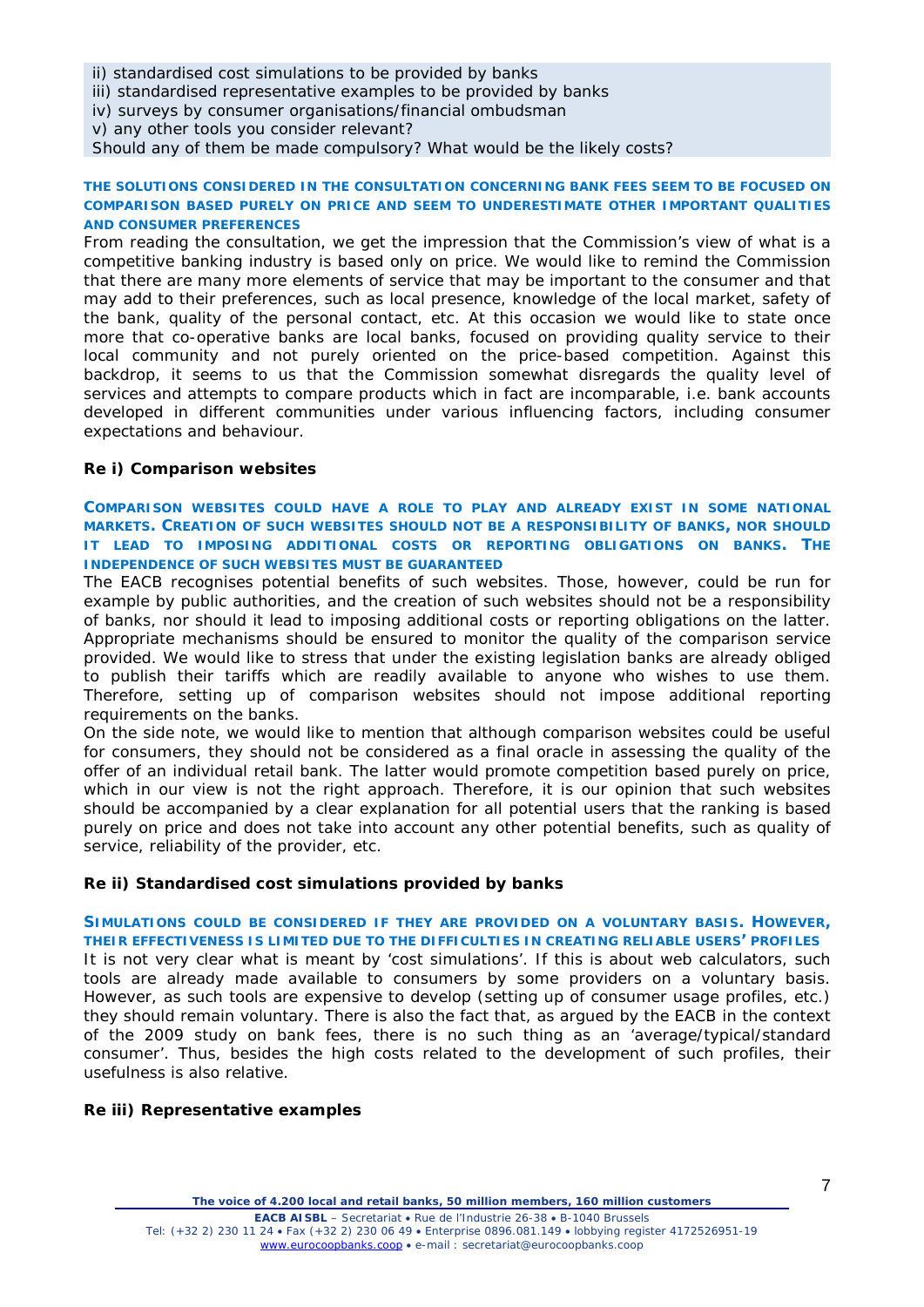# **THE EFFECTIVENESS OF REPRESENTATIVE EXAMPLES IS LIMITED DUE TO THE DIFFICULTIES IN CREATING RELIABLE USERS' PROFILES**

The EACB would imagine that the idea behind the representative example is to provide indicative estimates of the costs of holding a bank account based on an account usage profile that tries to reflect typical client behaviour. The EACB would like to reinstate that the concept of an 'average/typical/standard consumer' is an artificial one. While the example would be 'representative' for some consumers, it would not be for others. In fact, the attempt to build profiles on an EU level had been made by the authors of the 2009 study and it had been clearly demonstrated that this was not a feasible project and in the end the profiles were not reliable.

# **Re iv) Survey tools**

# **THE EACB IS NOT OPPOSED TO SURVEY TOOLS, AS LONG AS THEY ARE USED FOR PROVIDING GENERAL INFORMATION TO CONSUMERS, RATHER THAN TAKEN AS A BASIS FOR POLICY ACTIONS**

Consumer organisations are always free to carry out surveys and other exercises to help consumers find 'the best deal'. This is in fact one of the roles of such organisations which is fully recognised and appreciated by the EACB. One point of concern, however, is the methodology of such surveys and the way in which the results are being used afterwards. Consumer organisations' surveys should in our opinion only lead to general information provided to consumers, and not be used as a basis for policy actions, such as legislation. The latter always require fully-fledged studies of the market based on reliable and scientific methodology that can be back-tracked, as well as on full impact assessment.

**Question 5:** What level of detail should the information on actual fees paid have and how frequently should it be provided to the account holder?

Would having comparable information on the fees actually paid encourage consumer mobility, including on a cross-border basis?

## **ALREADY UNDER THE PSD BANKS ARE UNDER THE OBLIGATION TO PROVIDE THE CONSUMERS WITH THE INFORMATION ON FEES PAID**

The PSD introduced an obligation on all payment services providers (PSPs) to provide the user (i.e. the consumer) with the information on the charges for the payment transactions before and after the execution of the payment, and also there is a Member States' option to require periodic provision of information about the charges<sup>[9](#page-5-2)</sup>.

## **THE LEVEL OF DETAIL WILL DEPEND ON HOW THE FEES ARE CHARGED. SUCH INFORMATION COULD BE PROVIDED ON A PERIODIC BASIS, AT LEAST ONCE A YEAR**

As a general comment, we would like to point out to certain contradictions in the general policy, when the industry is asked for more information and for less information at the same time. Indeed, in the context of the discussion on ex-ante information, on the one hand a list of 10 most common services was considered as insufficient, on the other hand, full lists of all services were criticized as too long and complex. The EACB in principle disagrees with the focus on the high number of information elements, and already back in 2009 we had argued that *"The simplicity measured by the number of components will be relative, and as such unreliable"[10](#page-7-0)* .

As this question concerns the information on fees that were 'actually paid', the level of detail of the ex-post information on fees should simply depend on how the fees are charged (if the consumer paid one flat fee for all services received naturally the level of detail will be lower than if he paid for each and every service separately). Thus, in our view there is no room for creativity here, and the discussion on the level of detail belongs rather to the consideration of ex-ante information. As an additional remark, we would like to stress that any information of fees actually paid must be limited to the fees levied by the 'account-keeping bank' only. This is due to the difficulties for banks to provide such information on amounts charged by another bank, for example in the case where a cash withdrawal is made by the European consumer in

<span id="page-7-0"></span>

<sup>&</sup>lt;sup>10</sup> c.f. EACB position paper 2009<br><sup>10</sup> c.f. EACB position paper 2009

*The voice of 4.200 local and retail banks, 50 million members, 160 million customers*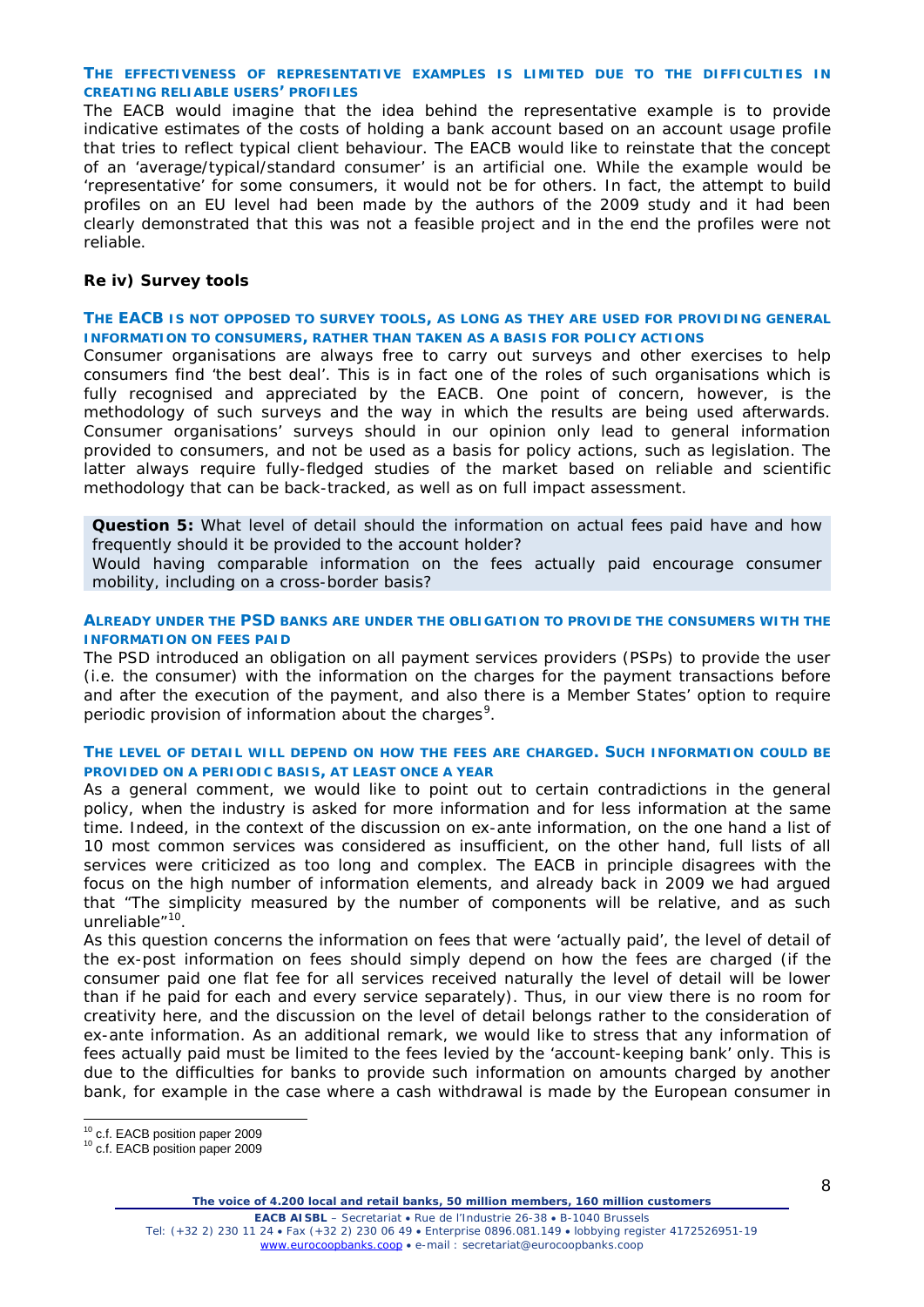the US. This does not mean that the consumer will not be informed of such fees; the difficulty is merely to include this in a bank's own summary of fees charged. The ex-post information could be provided on a periodic basis, at least once a year.

# **HAVING COMPARABLE EX-POST INFORMATION WOULD NOT IN OUR VIEW INFLUENCE CUSTOMER MOBILITY. THE LATTER, BE IT AT NATIONAL AND EU LEVEL, DEPENDS ON NUMEROUS FACTORS, INCLUDING CONSUMER SATISFACTION, CONVENIENCE, LANGUAGE BARRIERS, LOW DEMAND TO BUY FINANCIAL PRODUCTS IN ANOTHER MEMBER STATE**

It should be realized that not always is the added value of ex-post information apparent, as the ex-post information on the fees actually paid will differ from ex-ante information only where actual fees depend on the consumer's payment behaviour. Also, it must be remembered that ex-post information's comparability will always suffer an obvious limitation, because while elements such as frequency or graphic layout of the ex-post information could be to some extent harmonized (but still only at national level), the content will always be fully dictated by the 'consumption' by each individual consumer. In addition, the EACB would encourage the Commission to take note of the *Special Eurobarometer 373* which finds that: *"Eight in ten (80%)* [consumers] *say they would not consider buying a financial product in another EU country in the future. The main reason is most do not see any need to do so, as they can purchase all the financial products they need in their own country, or they prefer to do so[11](#page-8-0)",*  and that *"The main reason why people do not purchase financial products in other EU countries is that they feel they can already access everything they need in their own country. A third (32%) of respondents gave this explanation."[12](#page-8-1)*

**Question 6:** What other measures/instruments should be considered in order to improve the transparency and comparability of bank fees?

Please describe and indicate at which level (national or EU) you consider they should be taken.

# **NO OTHER MEASURES ON BANK FEES, OTHER THAN FINANCIAL EDUCATION ARE RECOMMENDED. THERE ARE ALREADY NUMEROUS INITIATIVES (LEGISLATIVE OR NON-LEGISLATIVE) INTRODUCED AT EU AND NATIONAL LEVEL, THAT ARE RELATIVELY NEW**

The EACB would like to stress that there is already a large number of initiatives and legislation on transparency and comparability of bank fees, all of them relatively new. They provide for a good combination of instruments that are considered to be most effective in a given national context. In the EU, the effects of the PSD are yet to be fully assessed. In addition, EBIC has already proposed its own initiative measures which are ready for implementation. The 2012 study on bank fees found that "*for all initiatives an increase in their frequency in recent years has been observed"[13](#page-8-2)*, *"the period 2009-2011 shows a particular development of these initiatives*"[14](#page-8-3) , and *"the effectiveness and efficiency of these tools is improved".* We would therefore strongly recommend holding off with any further initiatives until the ones already in place are fully assessed.

At this occasion we would like to stress that consumer and other non-profit organisations also have an important role to play in parallel to the efforts made by the banking industry and actions taken by legislators and enforcers. The 2012 study on bank fees finds that *"they*  [consumer organisations] *appear well informed about the personal current account markets, consumer behaviour".* Thus*,* while co-operative banks fully appreciate their responsibilities, the tasks of consumer organisations and public authorities should not be neglected. The EACB would also agree with the suggestion of the 2012 study consultant to keep up the studies on consumer behaviour<sup>15</sup>. Finally, the EACB would also like to stress the need of financial education and general financial advice to consumers. This element, in the grand scheme of improving transparency and comparability for consumers, although somewhat unpopular with some European consumer organisations, should not be underestimated.

*The voice of 4.200 local and retail banks, 50 million members, 160 million customers*

<span id="page-8-1"></span><span id="page-8-0"></span><sup>&</sup>lt;sup>11</sup> P. 31 of the 2012 *Special Eurobarometer on Retail Financial Services*<br><sup>12</sup> Idem, P. 42<br><sup>13</sup> P.7 of the 2012 study on bank fees<br><sup>14</sup> Idem, P.45<br><sup>15</sup> Idem, P. 9

<span id="page-8-2"></span>

<span id="page-8-4"></span><span id="page-8-3"></span>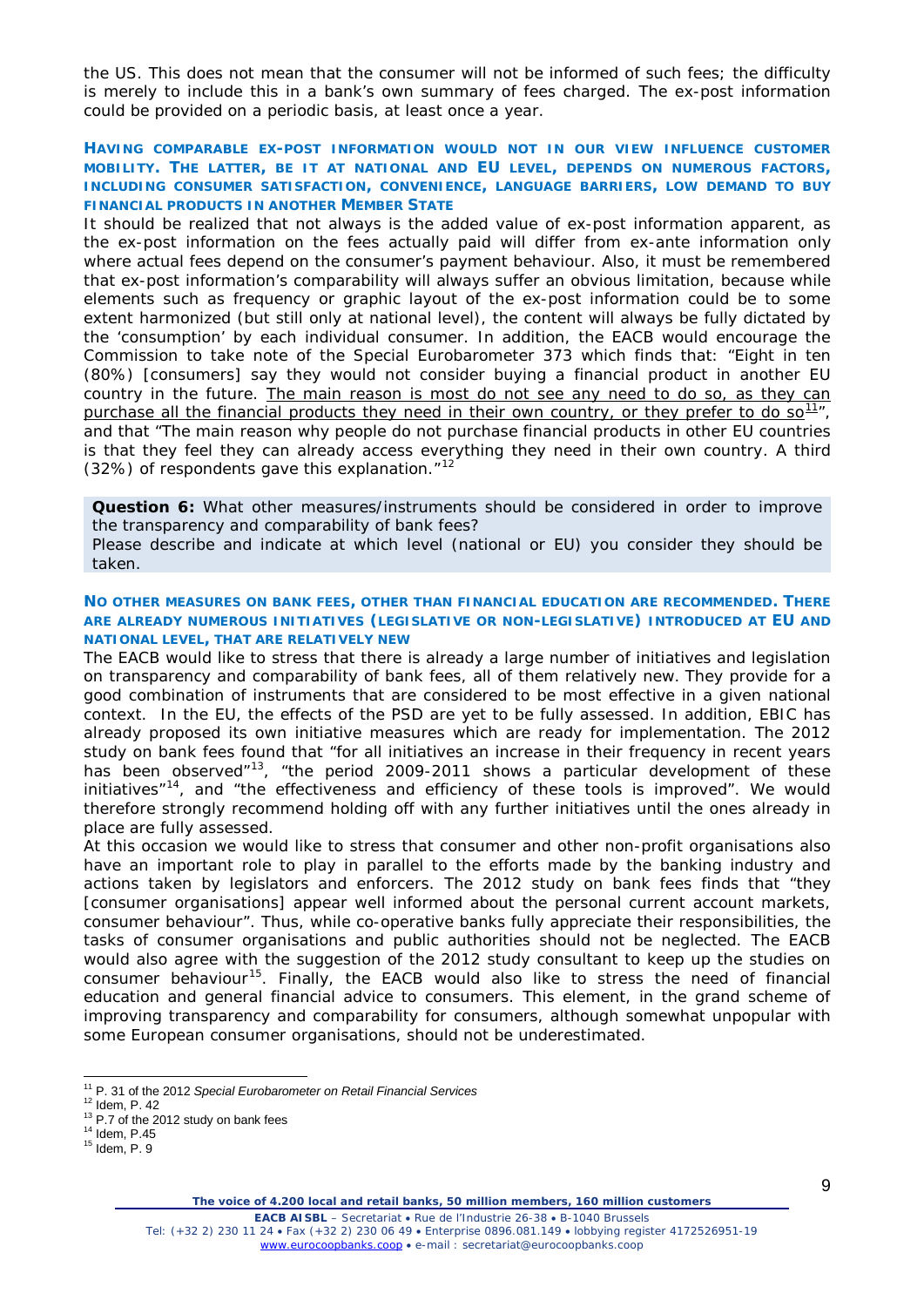**IF ANY, INITIATIVES SHOULD BE TAKEN AT NATIONAL LEVEL. IN ANY CASE, ANY LEGISLATIVE INSTRUMENT PROPOSED SHOULD ALLOW SUFFICIENT FLEXIBILITY FOR THE MEMBER STATES.** Based on the analysis of the EBIC inventory of the existing measures on bank account fees transparency and comparability<sup>[16](#page-9-0)</sup>, it is clear that there is a wide variety of situations in Member States. Those differences on 'the how and the what' of the solutions in the different banking communities is the best testimony to the differences in the national circumstances, which can be explained by important differences in: (i) the structure of the banking industry which in turn results from factors driving the economic development strategy of different countries such as: centralised versus decentralised governance; density of population, etc; (ii) behavioural patterns which have developed in accordance with consumer preferences over time; (iii) choices made by Member States in the transposition of the one or the other European directive; and (iv) individual legal initiatives taken by different Member States. In addition, it is worth recognizing that while in some communities the issue of bank fees is not considered to be problematic, in others perhaps there is more demand for relevant initiatives. The EACB had welcomed the fact that the national character of the retail banking was acknowledged by the Commission representatives during the 2010 European Consumer Summit, as well as in the Commission's letter of 20 October 2010, in which the Commission explains its expectations from the EBIC self-regulation, where it is stated that the solutions *"should be developed and implemented at national level".* The EACB strongly recommends maintaining this line of thinking because during the work which followed this invitation it became even more apparent that finding a common denominator at EU level would not be possible, the exercise being already challenging when national level is considered. In the context of any actions being considered, we would suggest carefully analysing what and where is missing, designing measures targeting specifically those deficiencies and allowing sufficient level of flexibility, rather than regulating across the board.

# **SWITCHING BETWEEN PAYMENTS ACCOUNT PROVIDERS**

**Question 7:** Do banks in the Member State where you have a bank account offer a switching service?

If yes, is it in line with the Common Principles on bank account switching described above? Is information on the conditions of switching presented in a consumer friendly manner?

# **EBIC PRINCIPLES PROVIDING FOR A SWITCHING FACILITY HAVE BEEN IMPLEMENTED IN ALL 27 MEMBER STATES. YES, THE SCOPE OF NATIONAL MEASURES IS GENERALLY IN LINE WITH THE COMMON PRINCIPLES AS DEFINED BY EBIC, ALTHOUGH THERE MAY BE ROOM FOR IMPROVEMENT IN TERMS OF THE EFFECTIVENESS OF THE IMPLEMENTATION AS THE PRINCIPLES ARE STILL RELATIVELY NEW**

In fact, in some countries the scope has been extended to include additional services or to reduce the time lapse in which the switching should take place. The information on bank account switching is available on the national banking associations' websites, websites of banks and also at bank branches. In some countries, the adoption of the principles was communicated by the press and information on switching continues to appear in the media, including on radio and television. The overall level of implementation must be considered a highly successful achievement, in comparison with existing self-regulatory initiatives at European level, but also in comparison with the average lapse of time necessary to transpose and implement legislative initiatives at EU level. The EACB members are committed to continuous effort in improving the level of this service within the framework of the Common Principles.

On this occasion, the EACB would like to express its concern about the mixing of two different issues in the 2012 Mystery Shopping Study on Switching: (i) the assessment of the compliance with the Common Principles, and (ii) the assessment of the 'successful switch', which may go beyond the formal provisions in the Common Principles<sup>[17](#page-9-1)</sup>. While an attempt to assess the effectiveness of the EBIC Principles would be absolutely valid, the constant mixing of the two issues biases the overall picture, leading to several indirect suggestions of non-compliance with the Common Principles when it is not actually the case. For example, the shoppers were

<sup>&</sup>lt;sup>16</sup> which were presented to the Commission on 12.1.2011

<span id="page-9-1"></span><span id="page-9-0"></span> $17$  P. 17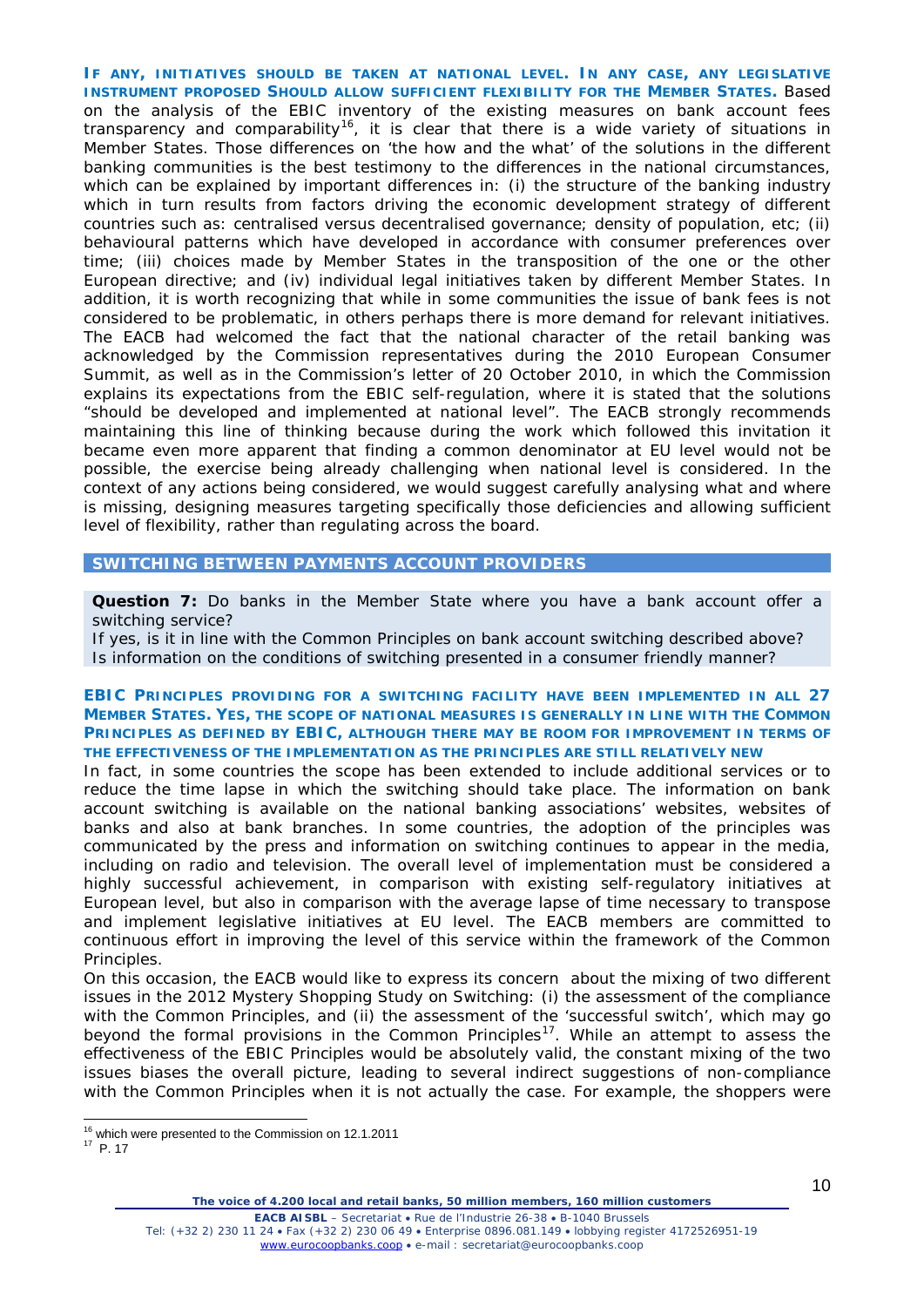asked whether the information provided *"referred to the Common Principles",* or whether it was made clear that the switching service would be for free – neither of those were in fact requirements of the Common Principles. Since *"the mystery shoppers themselves are not provided with any details of the regulations* [including the Common Principles]*"[18](#page-10-0)* it is questionable how they could actually carry out the compliance assessment properly if they are not aware what the banks are supposed to be compliant with.

# **YES, THE INFORMATION ON SWITCHING IS PRESENTED IN A FRIENDLY MANNER, WHICH HAS BEEN CONFIRMED BY THE LATEST MYSTERY SHOPPING**

As mentioned before, it is not easy for the EACB to answer this question which is clearly addressed to bank account holders (i.e. consumers). However, it is worth pointing out that it is in the own interest of the bank to provide the consumer with information on conditions for switching in a comprehensive manner, with a step-by-step guidelines. According to the latest 2012 Mystery Shopping study the majority of consumers found the information to be clear, and81% of consumers received the information from at least one source<sup>[19](#page-10-1)</sup> (website, staff member, or literature, respectively). We consider that there is no sense in analysing through which particular channel the information was provided since the EBIC Common Principles only provide that the information should be available 'on durable medium' (Principle 2.b). The majority of shoppers found the information to be clear In this context it is worth remembering that the same study concludes that *"the approach outlined in the Common Principles in the right approach in terms of simplifying the switching process"[20](#page-10-2)*.

**Question 8:** If a switching service in line with the Common Principles is offered by banks in the Member State where you have a bank account, does it remove all obstacles to bank account switching?

If not, what obstacles remain?

Provide examples of good practices and persisting obstacles encountered.

# **YES, SWITCHING IN LINE WITH THE COMMON PRINCIPLES REMOVES THE OBSTACLES IN SWITCHING. MORE TIME IS NEEDED FOR THIS SERVICE TO REACH ITS OPTIMAL EFFICIENCY**

Again, the form of address of this question makes it difficult for the EACB to comment. Having said that, we would like to point out that the 2012 Mystery Shopping on Switching study itself concluded that *"the approach outlined in the Common Principles in the right approach in terms of simplifying the switching process".[21](#page-10-3)* At this occasion, we would like to take this opportunity to react to the Commission's arguments used in the discussions with the EACB that perceptions of consumers (which are the subject of the analysis of the Eurobarometers) are often more positive than their real experiences (which were the subject of the 2012 Mystery Shopping Study on switching). The EACB cannot agree with this statement and the Flash Eurobarometer 243 of 2009 *"Consumers' views on switching service providers"* demonstrates just the opposite. Amongst switching of different types of services, the number of responses from consumers who did not try to switch a current account because they thought it might be too difficult is in truth one of the highest (therefore the consumer perception is quite negative). However, when the actual switches are concerned, the current bank account is placed below average,<sup>[22](#page-10-4)</sup> with *"the highest percentages of consumers that reported difficulties with switching were seen for Internet (7%), fixed telephone (4%), mobile telephone (3%)".*  Thus, the real consumer experience was in fact much more positive for consumers than their perceptions were. Similarly, according to the 2012 Special Eurobarometer 373 on Retail Financial Services, 85% of the surveyed account holders have not switched or tried to switch their account "as they do not need to", while 7% say they switched and it was easy. Only 3% say they have not switched or tried to switch as it is too difficult or too much hassle and just 1% switched and found it difficult, with another 1% saying they tried to switch but gave up. We are therefore talking about maximum of 4% of the surveyed account holders who had problems, did not complete the switch (but we do not know why), or did not even try to switch

<span id="page-10-3"></span><span id="page-10-2"></span><span id="page-10-1"></span> $^{20}$  P. 29<br>  $^{21}$  P. 29<br>  $^{22}$  P. 12

**EACB AISBL** – Secretariat • Rue de l'Industrie 26-38 • B-1040 Brussels Tel: (+32 2) 230 11 24 • Fax (+32 2) 230 06 49 • Enterprise 0896.081.149 • lobbying register 4172526951-19 [www.eurocoopbanks.coop](http://www.eurocoopbanks.coop/) • e-mail : secretariat@eurocoopbanks.coop

<span id="page-10-0"></span> $^{18}$  P. 17<br> $^{19}$  P. 21

<span id="page-10-4"></span>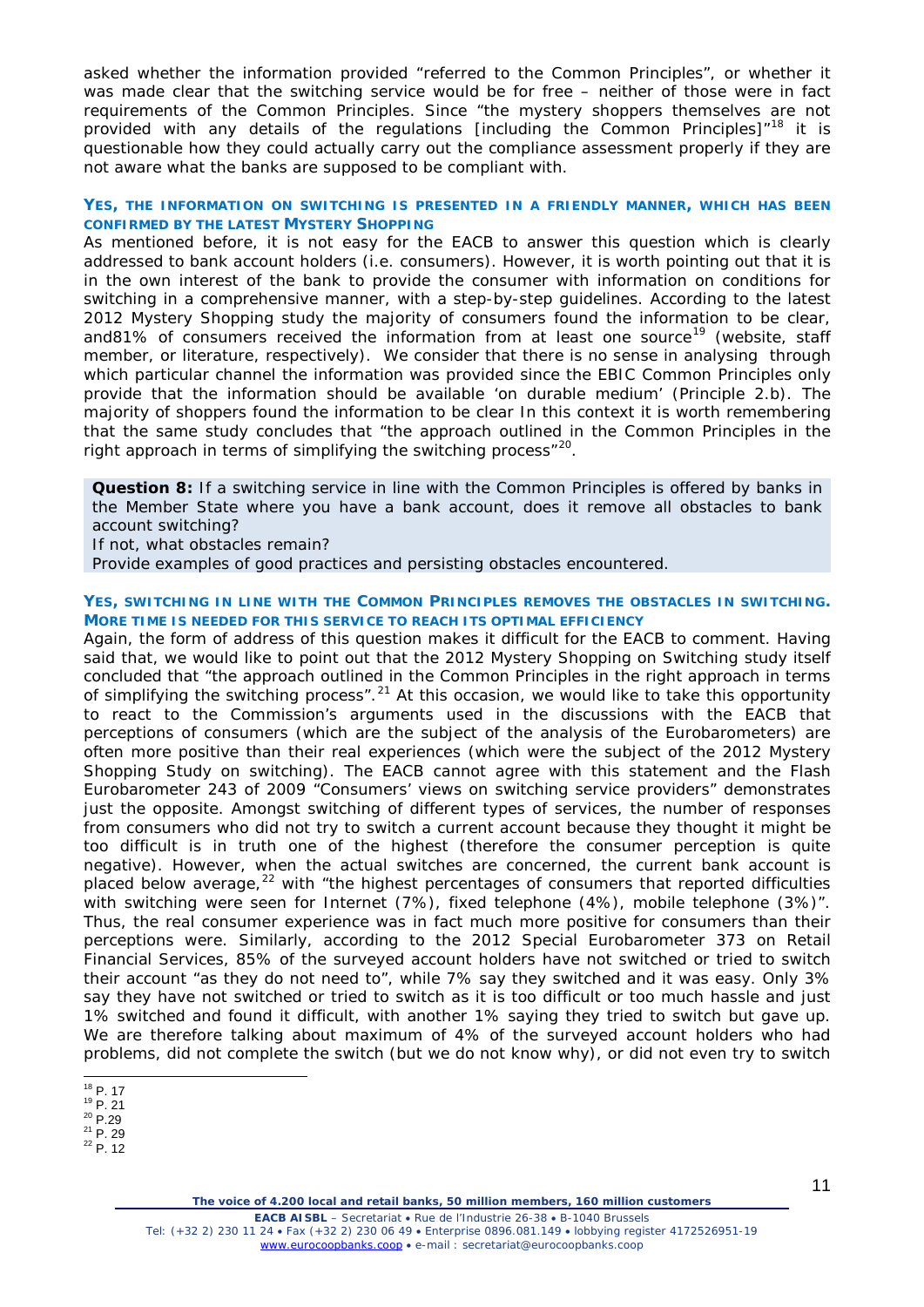(but we obviously cannot know whether they would have been successful if they did). In any case, 4% is a resounding minority compared with the 2/3 quoted in the 2012 Mystery Shopping on Switching, or the 81% who reported problems with switching (but may have been nevertheless successful in the switching itself).

Having said that, we are not ignorant of the fact that problems do occasionally arise, and the EACB appreciates the fact that the 2012 Mystery Shopping Study on Switching identified problems with switching, where consumers were not provided with the required assistance with the switch in accordance with the Common Principles<sup>23</sup>. However, as mentioned before those data do not exactly match with the data from other studies and surveys. The low level of consumer complaints suggests that this is not a systemic failure, and the co-operative banks are making continuous efforts to eliminate any imperfections. In this context, the EACB would very much welcome the possibility of receiving further details of all negative cases identified in the Mystery Shopping Study concerning co-operative banks, as to allow us to carry out a follow up with the view of improving the level of compliance with the Common Principles. Finally, we strongly believe that improving the effectiveness of the Common Principles can be better achieved through a better communication between the relevant players (banks, consumers, and third party providers), rather than through binding legislation which in our view would not provide a solution.

## **WE ARE NOT AWARE OF REMAINING OBSTACLES TO SWITCHING**

The available statistics demonstrate that switching is not as difficult as often suggested. According to the 2011 GfK survey "*Monitoring consumer markets in the European Union", "switching* [of bank accounts] *is considered relatively easy, consumers gave an average score of 7.0 out of 10 when asked how difficult or easy it was to switch. This score is above the average for all switching markets (6.8)".* In fact, according to this survey amongst consumers who actually did switch the provider, the feedback was that switching a bank account was easier than switching telephone, TV or gas provider $^{24}$  $^{24}$  $^{24}$ . This matches with the results of a 2007 Deutsche Bank customer survey in which no less than 90% of the new customers surveyed said that switching account was easier than expected and that the banks concerned cooperated well. All this suggests to us that there are no major obstacles with switching a bank account. Finally, we would like to stress that the levels of switching, which by some stakeholders and policy makers is considered to be too low, is in our view a result of high customer satisfaction rather than problems with switching. In turn, high switching rates should not be an objective that is to be attained at all costs.

**Question 9:** Should the Common Principles remain voluntary?

What do you consider are the advantages or disadvantages of making them compulsory at EU level?

What would be the likely costs?

# **YES, THE COMMON PRINCIPLES SHOULD REMAIN VOLUNTARY**

The EACB is of the belief that the Common Principles should remain a voluntary code. They have been implemented in all 27 Member States and although banking associations, be it at national or EU level, have no enforcement powers over their member banks, considerable and unprecedented efforts were made to diligently follow through the implementation and evaluation process. The Commission and BEUC were involved in every step of the process and the current level of implementation must be considered a highly successful achievement, in comparison with existing self-regulatory initiatives at European level, but also in comparison with the average lapse of time necessary to transpose and implement legislative initiatives at EU level.

#### **MAKING THE PRINCIPLES COMPULSORY WILL NOT SOLVE THE PROBLEM OF THEIR EFFECTIVENESS**

Better awareness and better communication between the parties (banks, customers and providers) would be a more pragmatic approach. Taking up now the challenge of turning the EBIC self-regulation into legislation would totally go against the principle of proportionality.

**EACB AISBL** – Secretariat • Rue de l'Industrie 26-38 • B-1040 Brussels Tel: (+32 2) 230 11 24 • Fax (+32 2) 230 06 49 • Enterprise 0896.081.149 • lobbying register 4172526951-19 [www.eurocoopbanks.coop](http://www.eurocoopbanks.coop/) • e-mail : secretariat@eurocoopbanks.coop

<span id="page-11-1"></span><span id="page-11-0"></span> $^{23}$  P. 26<br> $^{24}$  P. 59

*The voice of 4.200 local and retail banks, 50 million members, 160 million customers*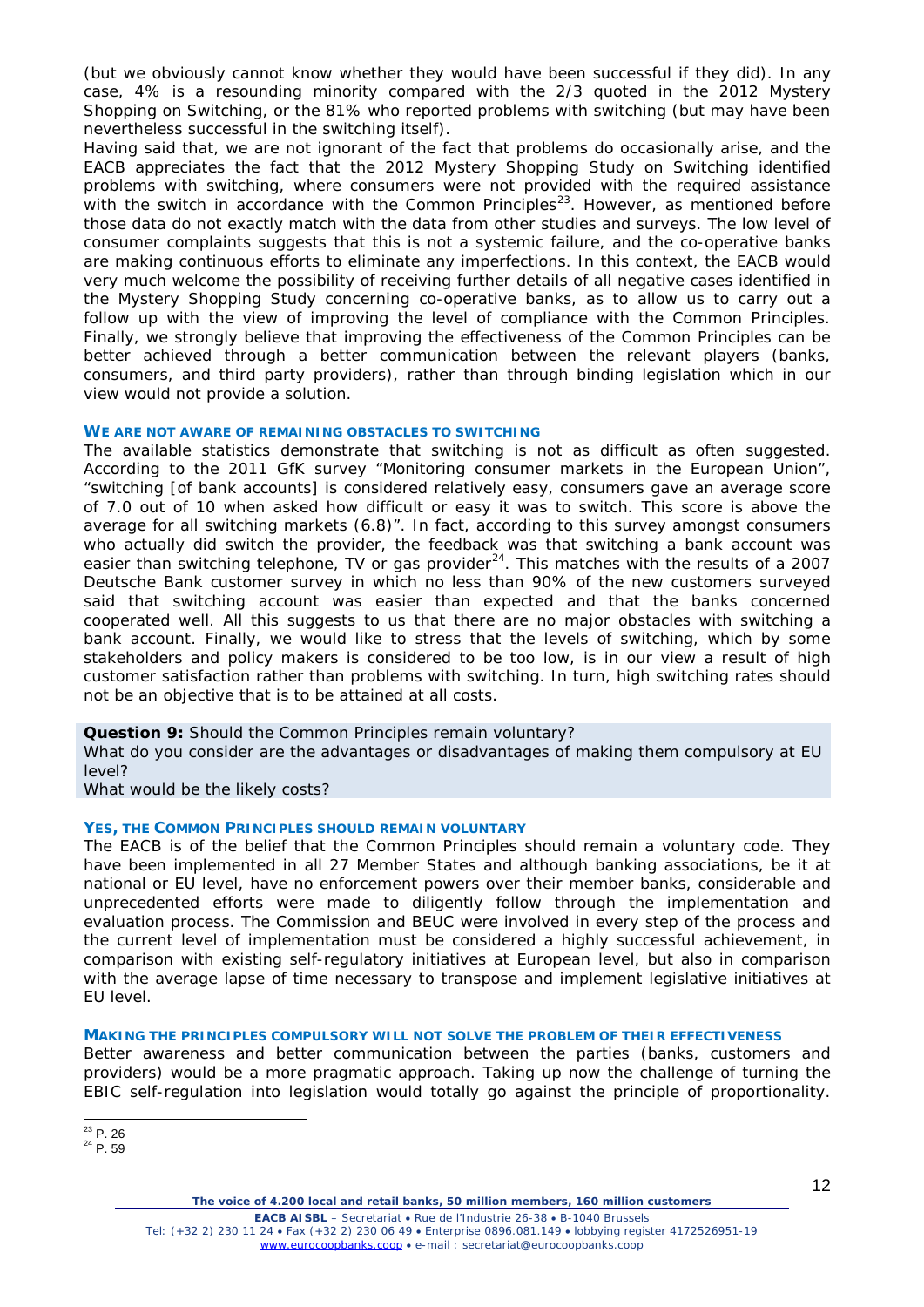Including these commitments in a European legislative dimension would freeze the scope and reduce the potential for flexibility and rapid adaptation that self-regulation allows.

# **TRANSFORMING THE COMMON PRINCIPLES ON SWITCHING INTO AN EU BINDING MEASURE WOULD MEAN SIGNIFICANT ADJUSTMENT COSTS**

The costs and efforts would be unreasonable and unjustified efforts and costs, first for the European legislator, and then of the banks, who no doubt would have to introduce changes, minor perhaps when seen on paper, but significant when transposed into market reality.

**Question 10:** Should switching principles/measures also cover cross-border switching of bank accounts?

#### **NO. THE COMMON PRINCIPLES SHOULD NOT BE EXTENDED TO COVER CROSS-BORDER SWITCHING OF BANK ACCOUNTS**

The EACB would like to stress that switching on a cross-border basis would be highly challenging, particularly for small co-operative banks which do not operate outside their countries or even local areas. The cross-border dimension of bank accounts seems to be generally oversimplified by the Commission. The language barrier for one should be considered. It cannot be expected that the staff of a small co-operative bank in one Member State, that does not operate on an international basis, will suddenly start dealing with the staff of another local bank in another Member State, in a situation where they do not speak the same language. Also, the procedures for setting up the direct debits and standing orders are still very different, and as such switching on a cross-border basis would be far more complex than at national level and certainly could not be completed within 14 days. Tax and currency exchange implications are another aspect that would make cross-border switching difficult and costly. There are also national differences in payment habits and services. Certain used services may not be in use in other member states for example when it comes to invoicing. The cost of any extension would have an impact on the price of the service and would be disproportionate to the small target concerned.

The EACB would wonder what the added value of cross-border switching would be anyway. The main aim of the Common Principles was to ensure that if the consumer wishes to change banks, he may do so without the fear of recurrent payments (incoming or outgoing) being lost. The cross-border switching, as we would imagine, would be a solution for citizens moving from one Member State to another. Thus, most of the consumer's incoming and outgoing recurring payments would not be transferred (moving country would mean a new job, new utility providers, new social security contributions, etc.) and the usefulness of the cross-border switching is not clear. As mentioned in the context of bank fees, consumers are not interested in purchasing financial services cross-border. The *Special Eurobarometer 373* finds that: *"Eight in ten (80%)* [consumers] *say they would not consider buying a financial product in another EU country in the future. The main reason is most do not see any need to do so, as they can purchase all the financial products they need in their own country, or they prefer to do so[25](#page-12-0)",*  and that *"The main reason why people do not purchase financial products in other EU countries is that they feel they can already access everything they need in their own country. A third (32%) of respondents gave this explanation."[26](#page-12-1)*

Finally, the EACB strongly believes that the issue of cross-border opening of a bank account and switching should not be mixed. We would like to stress that obligations on switching should not equate to the right to a basic bank account. It must be emphasised that switching applies only once the consumer has identified a bank which (as a 'new' bank - using the Common Principles terminology) wishes to open a new bank account for that consumer.

**Question 11:** According to you, how important is the risk of having receipts, bills and payments misdirected when switching bank accounts? What measures could be considered to make the switching process safer?

<span id="page-12-0"></span><sup>25</sup> P. 31 of the 2012 *Special Eurobarometer on Retail Financial Services* <sup>26</sup> Idem, P. 42

<span id="page-12-1"></span>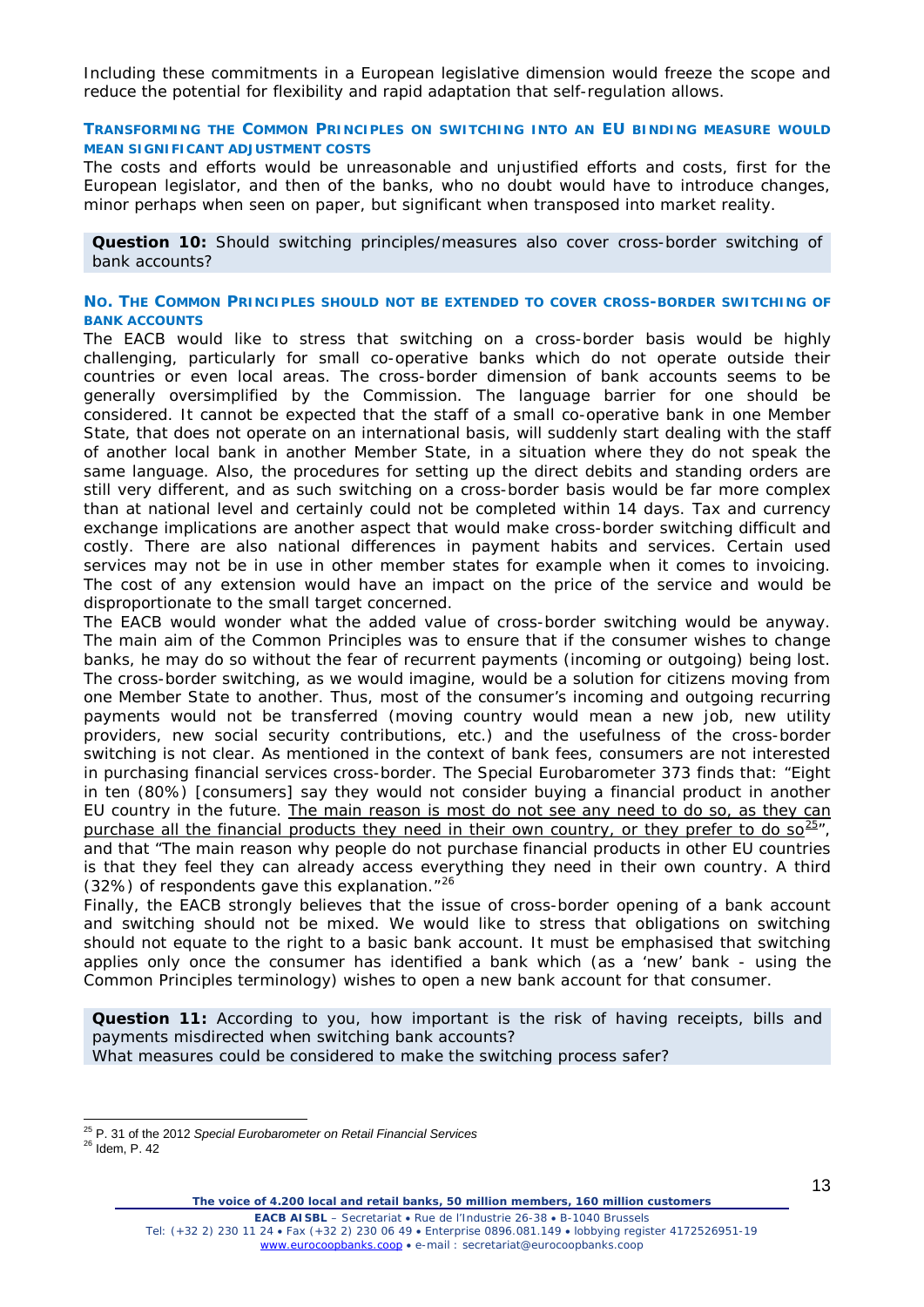# **THE EBIC COMMON PRINCIPLES FACILITATE EFFECTIVE SWITCHING FOR CONSUMERS AND ARE DESIGNED TO MAKE THE SWITCH AS SAFE AS POSSIBLE**

When developing the Common Principles, the first and foremost priority for the banking industry was to help consumers by addressing those very concerns. Because it had been recognised that consumers may be worried about frictions regarding flow of incoming (salary, pensions, social benefits) and outgoing (rent, mortgage, bills, insurance premia, credit card repayments, etc) payments, special attention was paid by the banking industry to the switching of the recurring payments. This is why the Common Principles envisage that:

- The switching applies to all direct debits, standing orders and recurring incoming credit transfers. The 'new' and the 'former' bank will exchange the information necessary to identify all such payments, and the consumer himself may also receive a full list of direct debts and standing orders set up on his 'old' account so that he can verify that the list is correct and complete. In the special case of creditor mandate driven flow direct debits, the 'new' bank will support the consumer in identifying which mandates the consumer has signed (for example by providing sample letters);
- Account identifiers and standard letters are provided to the consumer so that he can inform all relevant parties about his new account (creditors, employers, etc);
- The 'old' account will be closed only on the request of the consumer, who before making the request has the opportunity to verify whether all the recurrent payments have been properly set up on the new account; the closure of the 'old' account cannot take place until it is verified that all outstanding bills were covered and all outgoing and incoming payments have been transferred.

Thus, we consider that there are already measures in place which aim at ensuring that the switching process is as safe for the consumer as possible.

# **THE EFFICIENCY OF THE PROCESS COULD STILL BE IMPROVED BUT WOULD NOT BE DRIVEN BY LEGISLATION BUT BY BETTER AWARENESS AND BETTER COMMUNICATION BETWEEN THE PARTIES (BANKS, CUSTOMERS AND THIRD PARTY PROVIDERS)**

Indeed, the role of consumer partner's, employers, service providers is key for a quick and efficient service and for limiting errors in the transfer of information.

**Question 12:** What obstacles, if any, are still faced by account providers that are smaller or established in another Member State to expand their client base or to enter new markets? Are these connected to problems with switching facilities?

## **WE DO NOT BELIEVE THAT THE QUESTION ABOUT OBSTACLES FOR PROVIDERS ENTERING NEW MARKETS BELONGS TO THIS CONSULTATION, AS THEY ARE NOT RELATED TO THE ISSUE OF ACCOUNT SWITCHING**

The EACB is at a loss as to the relevance of this question in the context of a consultation on bank account switching. We can only comment that we do not consider that any problems with expanding client base or entering new markets that may be faced by providers is connected to the problems with switching. As already mentioned, the statistics demonstrate that consumers do not switch because they do not see the need to do so, or are satisfied with what they have. Language barriers would be a much more relevant obstacle, as the obligation to translate all the documentation is costly and burdensome. Also, the tax implications of providing bank accounts in a Member State other than where the bank is established are quite significant. The situation where (i) the bank decides to target a specific market and the expected return in a number of new clients could justify the investment in tax advisers with the appropriate knowledge of the tax regime of that targeted country, and the situation where (ii) the bank has to target the whole of the EU and make investments that have no chances to be returned, should not be compared.

#### **WITHOUT ATTRACTIVE, QUALITY SERVICES CONSUMERS WILL HAVE NO INCENTIVE TO SWITCH TO NEW PROVIDERS, NO MATTER HOW EFFECTIVE THE SWITCHING FACILITY PUT IN PLACE WOULD BE**

For co-operative banks it is important to establish a long-standing relationship with their clients who often become members, and thus it is of paramount importance that they provide first quality service. For example, the European Economic and Social Committee (EESC) has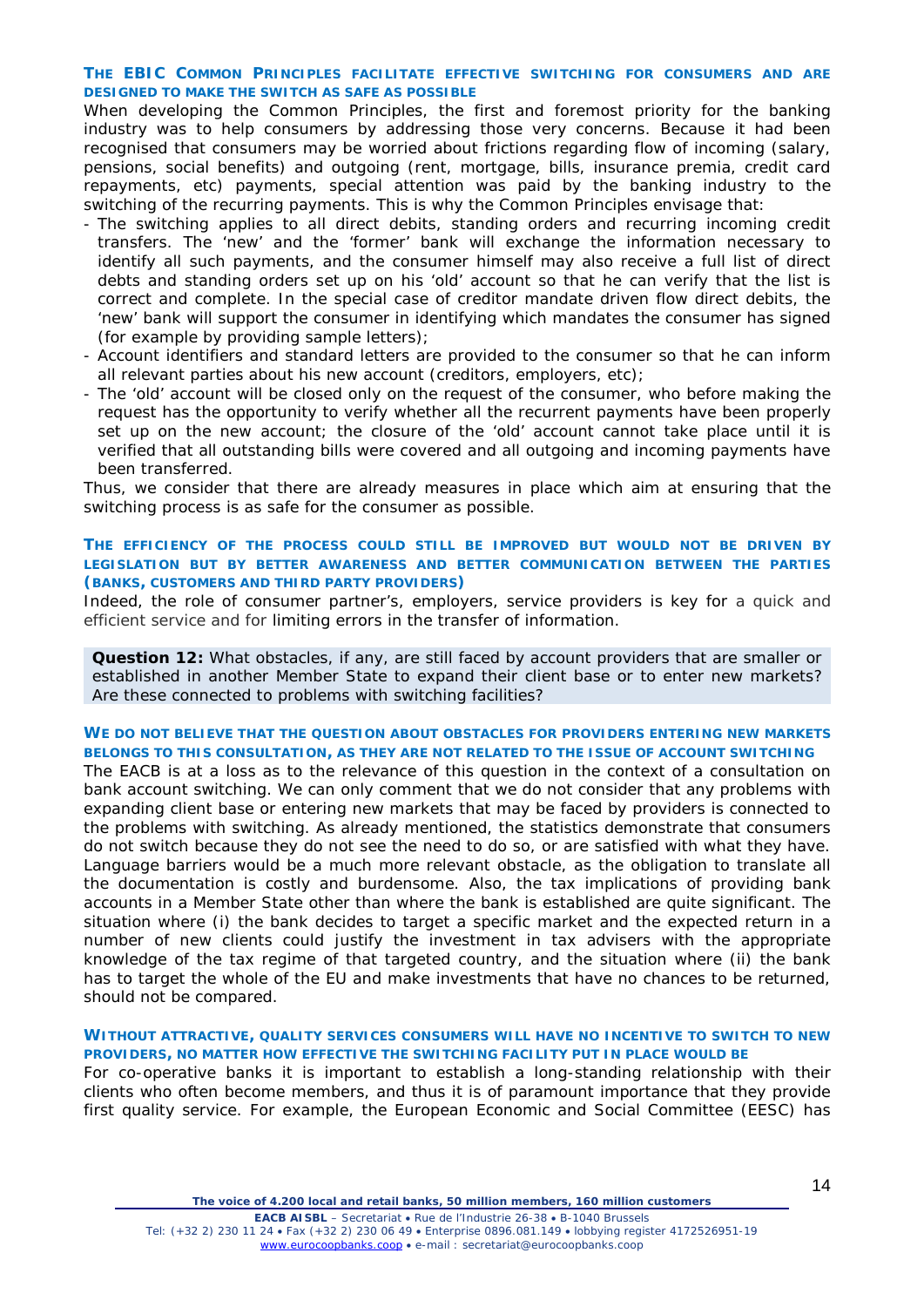recently recognised in its opinion<sup>[27](#page-14-0)</sup> that co-operative banks have *"a very strong focus on sustainable and socially responsible financing. The effects of their conduct have been reinforced by customers switching their deposits and loans from private banks to cooperative banks".* As such, co-operative banks would not count on the switching facilities to expand their client base, but would rather bet on offering attractive and reliable services.

**Question 13:** What other measures should be considered to improve bank account switching? Please describe.

## **NO FURTHER MEASURES ON BANK ACCOUNT SWITCHING SHOULD BE INTRODUCED**

With the Common Principles, the banking communities are committed to providing the necessary tools for consumers to switch their current account when they wish to do so. All consumers in the European Member States now have all necessary instruments at their disposal. It is thus not the quality of the Common Principles that the current focus should be on, but rather the ways of controlling the compliance with these principles at the national level. In fact*,* what we would really encourage to consider is whether more switching is actually desirable. From the very beginning the EACB and other EBIC federations argued that the success of the Common Principles should not be measured by whether or not the number of switching has increased. It is very important to remember that according to the 2012 Eurobarometer "*Over eight in ten European consumers have never considered switching providers for their products due to a lack of perceived need"[28.](#page-14-1)* In conclusion, while conducting national studies in the Member States where no such reports have been published so far, could perhaps provide some insight into possible ways of further improving the level of application of the Common Principles, the EACB considers that any further action across the board would be superfluous and disproportionally expensive.

# **ACCESS TO A BASIC PAYMENT ACCOUNT**

**Question 14:** Do you dispose of information on consumers encountering difficulties in access to a basic bank account?

What types of obstacles are signalled by the consumers preventing them from having access to a basic bank account?

## **WE ARE NOT AWARE OF SYSTEMIC DIFFICULTIES OR OBSTACLES IN ACCESS TO A BASIC BANK ACCOUNT**

This question, addressed rather to consumers and consumer organisations, is difficult for the EACB to answer. What we can say is that the low level of complaints registered by cooperative banks would suggest that no major obstacles are experienced. The EACB does not wish to deny that access to a payment account may be important to participate in many aspects of life. However, we feel that the potential costs for consumers of not having a bank account, as analysed in the 2010 *"Study on the Costs and Benefits of Policy Actions in the Field of ensuring access to a Basic Bank Account – Final Report"* (2010 Study on basic bank account), are sometimes overstated. For example, we do not consider that not having a bank account would prevent citizens from accessing jobs. Indeed, a consumer who just signed an employment contract will be considered as a viable potential client by any bank, and therefore the opening of a payment account should not be an issue, while providing bank details to the employer normally takes place after the employment contract has been signed, and not the reverse. Also, the gravity of the consequences of not having a bank account for the consumer will very much depend on the circumstances in a given Member State and the extent of the use of cash to pay out salaries, social benefits, pay bills, etc.

**Question 15:** Are you aware of any measures taken by banks or other institutions in the Member State where you have your residence to facilitate access to a basic payment account?

Have these initiatives been successfully enforced?

*The voice of 4.200 local and retail banks, 50 million members, 160 million customers*

<span id="page-14-1"></span><span id="page-14-0"></span><sup>&</sup>lt;sup>27</sup> Opinion of the European Economic and Social Committee on Cooperatives and restructuring (own-initiative opinion) of 25 April 2012 (CCMI/093)<br><sup>28</sup> P. 86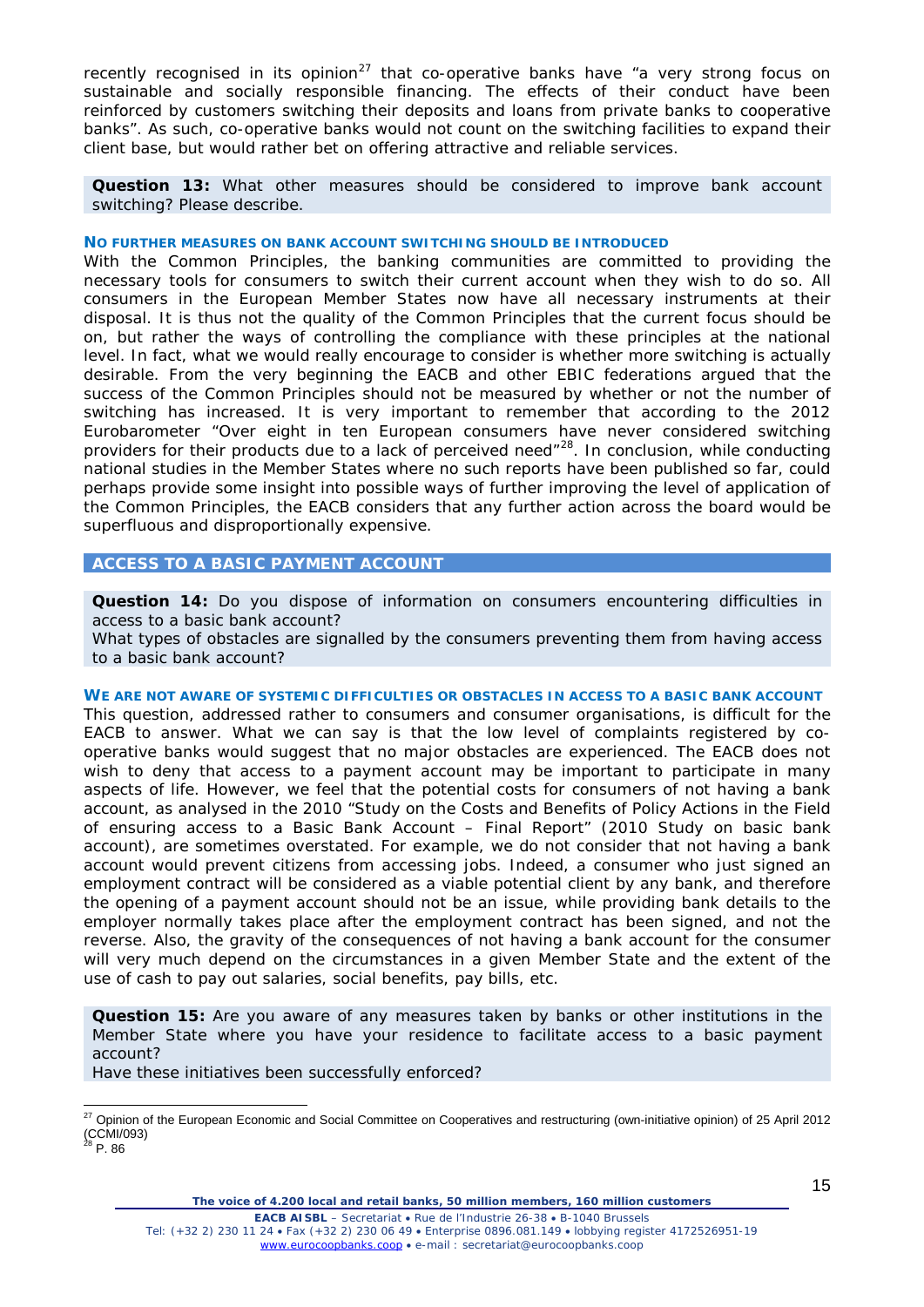**MANY MEASURES EXIST AT NATIONAL LEVEL, BE IT LEGISLATIVE OR NON-LEGISLATIVE. HOWEVER, IT MUST BE STRESSED THAT THE EXISTENCE OF LEGISLATIVE MEASURES AND THE LEVEL OF BANK ACCOUNT PENETRATION DO NOT GO HAND IN HAND AS OTHER FACTORS SUCH AS THE LEVEL OF ECONOMY, THE USE OF CASH, ETC, HAVE A BIG ROLE TO PLAY**

The EACB would like to emphasise that in many Member States where voluntary charters and codes of practice were developed by the banking industry, the results have been satisfactory. The EACB would therefore like to maintain, and hope that it is duly recognised, that such voluntary measures can bring results comparable to, and sometimes even more practical solutions than legislation.

The provision of access to a basic bank account on a voluntary basis can, and already does work quite successfully in many Member States and results in very high rates of banked citizens (in many cases nearly 100%).

**Question 16:** Do these measures also facilitate access to a basic payment account for nonresidents?

**THE ISSUE OF ACCESS TO NON-RESIDENTS SHOULD NOT BE OVERSIMPLIFIED, AND THE OBJECTIVE OF ACCESS FOR NON-RESIDENTS SHOULD NOT BE PUT IN THE SAME SACK AS ACCESS TO VULNERABLE PART OF THE SOCIETY. AS A MINIMUM, THERE SHOULD BE A LINK BETWEEN THE CONSUMER AND THE COUNTRY WHERE HE WISHES TO OPEN AN ACCOUNT (EMPLOYMENT, EDUCATION, PROPERTY, ETC.). MULTI-BANKING SHOULD NOT BE THE OUTCOME OF EU POLICIES (WHICH WOULD BE INCONSISTENT WITH SEPA)**

In general, the following should be carefully considered:

− *Clarification of objectives:* First and foremost, the EACB would recommend clarifying the scope of the discussion. It is our strong conviction that the EU discussion should focus on vulnerable, socially excluded citizens who wish to have a payment account but for one of the other reason were denied access. A student who can afford studying aboard can hardly be classified in that category. One cannot help the impression that adding on the issue of migrant students and workers is a somewhat artificial treatment in search of a legal basis for EU legislative proposal.

− *Specific case of co-operative banks:* It would be particularly burdensome, if not impossible, for small co-operative banks acting locally to provide access to persons who at the time of opening the account are not resident in the Member State where the bank is located, because under some national legislation, co-operative banks are prevented from providing services to persons who are not resident in their local area, or even to clients who are not their members.

− *Oversimplification of cross-border access:* The issue of access to a basic payment account for non-residents is vastly oversimplified. It is strictly regulated by EU legislation on anti-money laundering and terrorist financing, and is closely linked to fiscal and tax questions. Thus, any regulation on access to non-residents would have to equally address those issues. Also, the issue of the relevant types of documents required for client identification would need to be resolved. *Multi-banking: Having multiple accounts in* multiple countries should not, in our opinion, be the outcome of EU policies. With SEPA, banks were asked to make the European cross-border market into one large domestic market. Indeed, the concept of national markets was supposed to disappear. This is evidenced by Regulations 2560/2001 and 924/2009 which force banks to no longer discriminate in their pricing for domestic and cross-border payment services, as well as by Regulation 1781*/2006 which sp***e**cifically considered the EU as one single jurisdiction for the transposition of FATF Special Recommendation VII on credit transfers. We are concerned that the opening of accounts in multiple places will put a break on the migration to SEPA. In addition, multiple accounts in various Member States would also mean a significant number of dormant accounts, which – even with the right for the bank to close such an account after a defined period of time – would mean significant costs (money laundering monitoring, reporting, account numbers blockage, bank account statements, etc) which cannot be recuperated if no funds are left on the account, and legal challenges (e.g. what to do with if there is a remaining surplus on the account).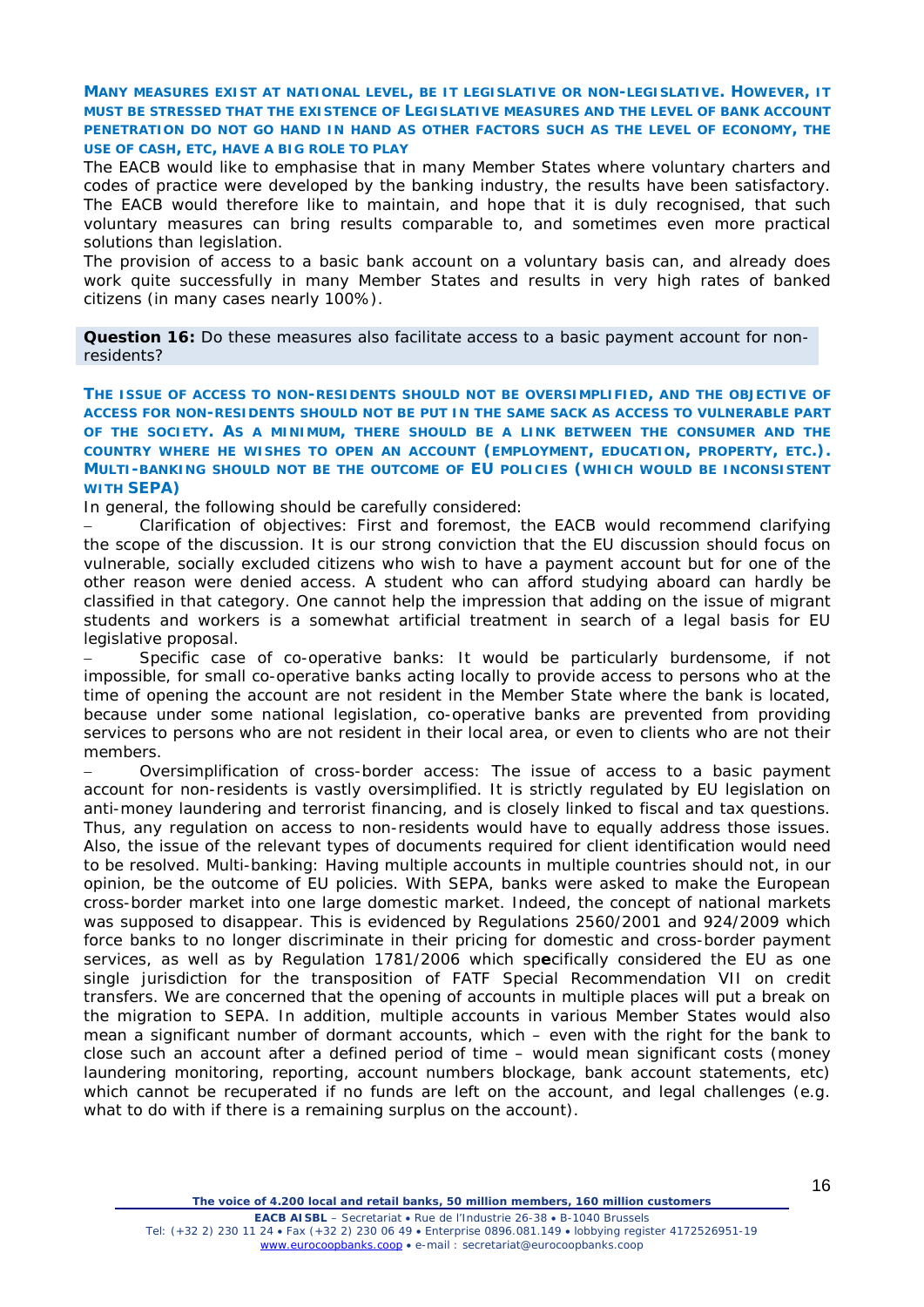− *Equal spread of responsibility for completing the Single Market:* Evidence suggests that there is not much demand for purchasing retail banking services, including bank accounts, in another Member State. According to the Eurobarometer 373 of 2012, over nine in ten European citizens say they purchased all of their financial products and services within their own country. Eight in ten (80%) say they would not consider buying a financial product in another EU country in the future. The main reason is most do not see any need to do so, as they can purchase all the financial products they need in their own country, or they prefer to do so.

The EACB is opposed the tendency of putting the entire pressure on banks to ensure smooth functioning of the freedom to move, and would welcome a more comprehensive approach. Thus, we welcomed the most recent SEPA End Date Regulation provisions (Art 8.2) which stipulates that payers cannot refuse payments from an account outside their country if they accept payments from accounts in their country. This should address the problem of employers and landlords refusing bank accounts which are held in another country then the country where the migrant worker wants to take up his employment or rent a flat for a short term. If all residents have access to a basic payment account in their country of residence, and they can use such an account in other Member States on a non-discriminatory basis, the access to non-residents seems to be redundant.

In conclusion, we would like to point out that consumers who have a link with the country where they wish to open a bank account, be it employment, residence, taking up education, owing a property, etc, should not have a problem with opening a bank account in that country. In this context, we would like to firmly stress that the requirement for a consumer to provide evidence of such a link (i.e. a letter from the local authority confirming the temporary address, a letter from the employer or university, ownership deed, etc) should not be considered as an obstacle or difficulty in opening an account in another Member State. Indeed, it is not only a right, but the obligation of all banks to 'know their customer' and to take necessary measures to prevent fraudulent use of an account. While we recognize the need to ensure that consumers can reap the benefits of the Internal Market, the consequences of misuse of an account are much more serious than of other products or services.

**Question 17:** If consumers still have difficulties in opening a bank account, what are the reasons for that?

**IF OPENING OF A BANK ACCOUNT SOMETIMES ENTAILS MORE EXTENSIVE ADMINISTRATIVE BURDENS FOR THE CONSUMER, THIS IS IN OBJECTIVELY JUSTIFIED CASES. BANKS SHOULD ALWAYS HAVE THE POSSIBILITY OF DENYING A BASIC BANK ACCOUNT IN CERTAIN CIRCUMSTANCES, BE IT UNDER THE AML/TERRORIST FINANCING LEGISLATION, OR FOR REASONS SUCH AS SUSPECTED FRAUD, NOTORIOUS NON-PAYMENT OF CHARGES, HARASSMENT OF THE EMPLOYEES OF THE BANK, INCORRECT INFORMATION PROVIDED BY THE CONSUMER, ETC.**

The EACB would like to point out that even though we in general agree with the objective of providing access to a basic bank account to all consumers who qualify for such an account (i.e. person who is resident in the Member State where the account is requested, and is socially disadvantaged, i.e. was already refused a 'regular bank account'), there always must be a possibility for the bank to refuse an account under justified circumstances, including (but not exhausting):

- Suspected fraud
- Combating money laundering and terrorist financing
- Incorrect information provided by the consumer in the context of the contractual relationship,
- Notorious non-payment of charges
- Serious harassment or endangering of employees or customers of the bank,
- $-$  Ftc.

In this context, the EACB would like to point out that we disagree with suggestions as the banks were to use the anti-money laundering requirements as an 'excuse' to refuse bank accounts. We wish to remind that those requirements were imposed on banks through legislation, and banks are faced with serious liability if they do not fulfill their obligations in this area. Finally, we wish to repeat that the requirement for a consumer to provide evidence of his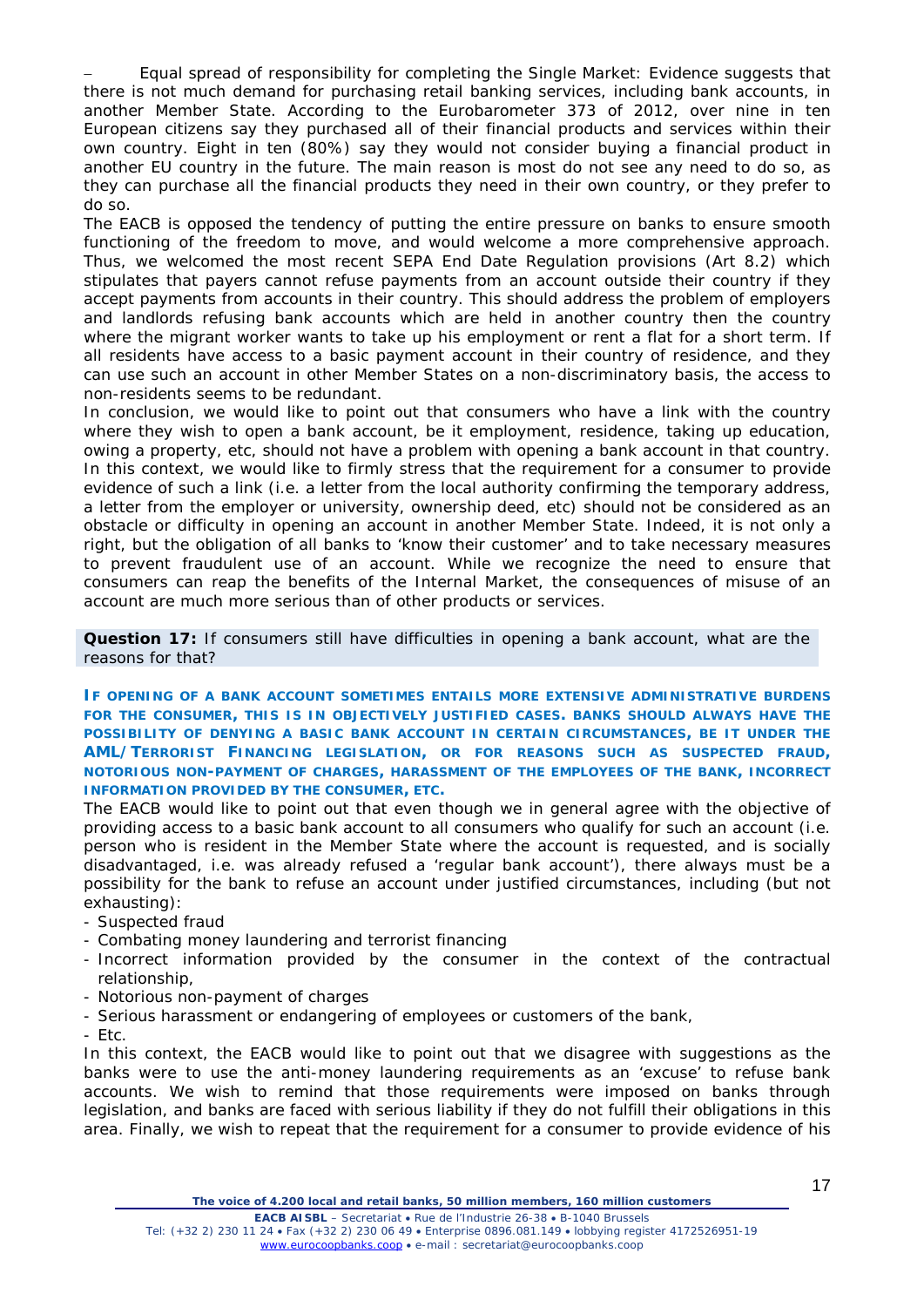link with the Member State where he wishes to open an account should not be considered as an obstacle or difficulty in opening an account in another Member State.

**Question 18:** If more needs to be done what additional measures should be envisaged? Should the problem be tackled at national or EU level?

## **NO ADDITIONAL MEASURES ON ACCESS TO A BASIC BANK ACCOUNT SHOULD BE CONSIDERED AT THIS POINT IN TIME. EFFORTS SHOULD BE MADE TO FOLLOW THROUGH THE COMMISSION 2011 RECOMMENDATION**

In general, the EACB would question the relevance of the questions concerning access to a basic bank account in this consultation at this point in time. The EACB had welcomed the Commission's choice made back in 2011 to issue a Recommendation to address the issue of access to a basic payment account. This principle-based Recommendation is flexible and in our view, could allow taking into account national specificities. Thus, the EACB questions the Commission's decision to now launch a consultation concerning access to a basic payment account, before even the Recommendation is given a real chance of succeeding, and we are somewhat surprised by the lack of support of the Commission for its own instrument. Finally, the effects of the SEPA are still to be realized and therefore again we think that further assessment of the situation concerning access to a basic bank account at this stage is premature.

The current 2011 COM Recommendation sets very clearly the follow up procedure and envisages means of pressuring Member States to take appropriate action, and as mentioned above, we would very much like to see more support of the Commission for its own instrument. On a side note, it cannot be surprising that some of the Member States are running late with providing the information on steps taken, when the somewhat unrealistic timelines envisaged in the Recommendation are considered. We therefore call for a longer assessment period (at least until the end of 2014), and a proper follow-up on the 2011 Recommendation before taking any further action at EU level. We welcome the amendments tabled in the ECON Committee to the draft own-initiative report, which instead of calling for further EU legislation, request the Commission "*to present the European Parliament by the end of 2014 with an independent impact assessment on Member States' legislative or nonlegislative measures taking into account its Recommendation 2011/442/EU of 18 July 2011 on access to a basic payment account, before presenting any legislative proposal that may be needed[29](#page-17-0)"*.

## **IF NEEDS BE, THE ISSUE SHOULD BE TACKLED AT NATIONAL LEVEL**

If, after that, it is evident that further action is needed, the EACB would like to make the following recommendations:

- *Carefully consider the right tools:* We would like to stress that so far the Commission did not succeed in demonstrating a correlation between the existence of a legal obligation to provide a basic payment account and the proportion of 'banked' population. This is clearly demonstrated by the findings of the 2010 Study on basic bank account. Amongst countries with high level of penetration there are countries where there is no specific framework (e.g. Spain with 98%, Greece with 93, or there is an industry charter (e.g. Germany with 99%, the UK with  $98\%$ )<sup>[30](#page-17-1)</sup>.
- *Continue with SEPA migration*. Take a more comprehensive approach, considering the responsibilities of all actors in the Internal Market, and not only banks'.
- *Carry out proper cost-benefit analysis of the considered initiatives:* We would encourage an even-handed approach, where the consideration of the costs for consumers of not having a bank account is cross-balanced against the costs for banks of providing basic bank accounts. For example, according to the evidence given to the UK Treasury Select Committee in 2011, the average current account cost was estimated at GBP85 per annum (approx EUR105 per annum)<sup>[31](#page-17-2)</sup>.

<span id="page-17-2"></span><span id="page-17-1"></span> $31$  Exchange as of 4.5.2012

<span id="page-17-0"></span> $^{29}$  Amendment 63<br> $^{30}$  P.2

<http://www.publications.parliament.uk/pa/cm201011/cmselect/cmtreasy/uc612-ix/uc61201.htm>